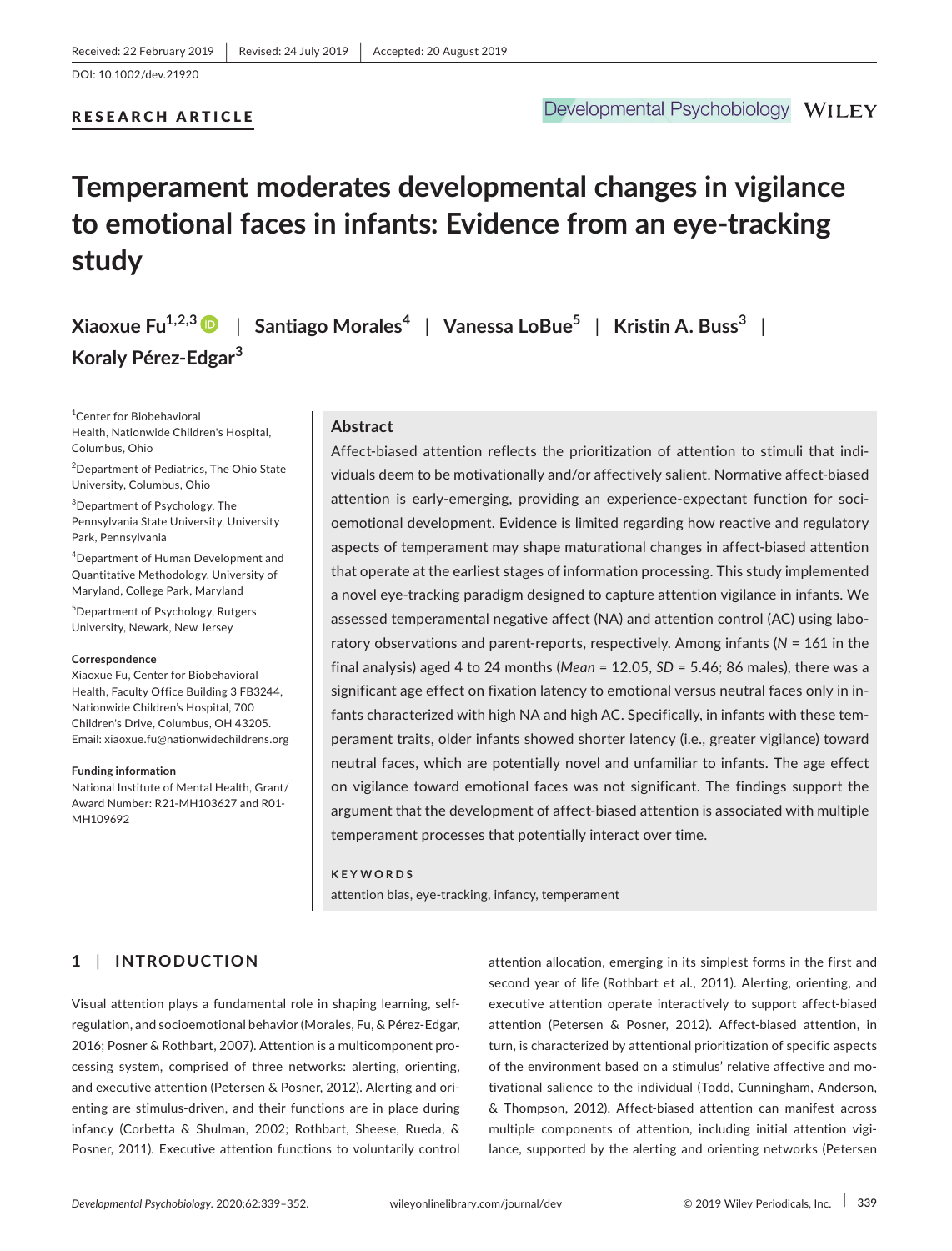& Posner, 2012), as well as difficulty in disengaging from emotional stimuli, driven by a decreased influence of the executive attention system (Eysenck, Derakshan, Santos, & Calvo, 2007).

Normative affect‐biased attention emerges between 5 and 7 months of age. It can manifest as increased vigilance, evident both prior to stimulus presentation and in the early stages of information processing (Morales et al., 2016). For example, studies have shown that 8‐ to 14‐month‐old infants exhibit faster detection of threaten‐ ing versus nonthreatening stimuli, with faster looks to snakes versus flowers, and to angry faces versus happy faces when presented side-by-side (LoBue & DeLoache, 2010). When a single face is displayed in the periphery of the visual field, 6‐ and 12‐month‐olds are faster to orient to the location of fearful faces than to the happy faces (Nakagawa & Sukigara, 2019). At 7 months of age, infants show enhanced vigilance at the neural level to fearful relative to nonfear‐ ful faces presented supraliminally (500 and 1,000 ms; Leppänen, Moulson, Vogel‐Farley, & Nelson, 2007; Peltola, Leppänen, Mäki, & Hietanen, 2013) and subliminally (50 and 100 ms; Jessen & Grossmann, 2015). Affect-biased attention is also evident in later attentional components (Morales et al., 2016), as research using both looking time and eye-tracking measures have demonstrated a bias in *disengaging* from fearful faces. For example, 7‐month‐old infants dwell longer on fearful faces than happy faces (Leppänen, Cataldo, Enlow, & Nelson, 2018; Peltola, Yrttiaho, & Leppänen, 2018), and they are slower to look away from fearful versus happy or neutral faces when a neutral stimulus is presented to the left or right of the face (Peltola et al., 2013; Peltola, Leppänen, Palokangas, & Hietanen, 2008; Peltola, Leppänen, Vogel‐Farley, Hietanen, & Nelson, 2009).

Importantly, the early developmental preparedness for emo‐ tional processing might not be specific to fearful or threatening facial expressions (Leppänen, 2011; Leppänen & Nelson, 2009). In fact, there is also evidence for a positivity bias (Grossmann, Striano, & Friederici, 2007; LaBarbera, Izard, Vietze, & Parisi, 1976; Wilcox & Clayton, 1968) or a general bias toward both positive and threaten‐ ing emotional faces (Burris, Barry‐Anwar, & Rivera, 2017). For exam‐ ple, Burris et al. (2017) reported that infants and children between the ages of 9 and 48 months displayed an attention bias toward both angry and happy faces, relative to neutral faces.

Although these patterns of affect‐biased attention are normative and experience‐expectant, it is possible that experience‐dependent tuning and refinement toward more idiosyncratic and entrenched attention bias patterns develop over the course of the first few years of life (Leppänen, 2011; Leppänen & Nelson, 2009; Morales et al., 2016). For example, individual patterns of affect‐biased attention are evident for children exposed to early stressful environments (e.g., Pine et al., 2005) or maternal anxiety (e.g., Mogg, Wilson, Hayward, Cunning, & Bradley, 2012). Furthermore, experiences with one's en‐ vironment may gradually shape affect-biased attention (Leppänen & Nelson, 2009), generating age‐related differences in affect‐biased attention patterns across infancy. However, the number of stud‐ ies examining this issue in infants is still limited, and the results are mixed. In addition, it is not clear if multiple components of attention, including vigilance and disengagement, that reflect affect‐biased attention show similar developmental patterns (Fu & Pérez‐Edgar, 2019).

For example, a recent eye-tracking study using an infant version of the dot-probe paradigm reported that dwell time to angry faces increases with age in a sample of 4‐ to 24‐month infants. The effect of age was not significant for happy faces (Pérez‐Edgar et al., 2017). Furthermore, a related study found an age‐related increase in probe fixation latency after infants fixated face pairs containing an emotional face, but not after trials with nonsocial threats (e.g., snakes) (LoBue, Buss, Taber‐Thomas, & Pérez‐Edgar, 2017). However, other cross-sectional eve-tracking studies with infants have not found significant age effects for affect-biased attention (Burris et al., 2017, 9‐ to 48‐month‐olds; Morales et al., 2017, 4‐ to 24‐month‐olds).

One explanation for the mixed findings is that constitutional factors, such as temperament, may moderate maturational changes associated with affect‐biased attention patterns (Field & Lester, 2010; Morales et al., 2016). Temperament reflects biologically based individual differences in reactivity and self‐regulation in emotional, motor, and attentional processes (Rothbart & Derryberry, 1981). Negative affect (NA) represents a reactive emotional dimension of temperament, characterizing the tendency to experience fear, anger, distress, and sadness (Rothbart & Derryberry, 1981). Self‐regulation is reflected in the dimension of effortful control, which encompasses attention control (AC). Subserved by the executive attention net‐ work, AC reflects the ability to shift, focus, and sustain attention in order to support current goals (Rueda, 2012). In early infancy, the orienting network supports the earliest form of AC (Harman, Rothbart, & Posner, 1997). The more voluntary form of AC starts to develop toward the end of first year of life and can modulate NA (Rothbart et al., 2011).

Importantly, NA is associated with individual differences in at‐ tention orienting (Posner & Rothbart, 2009). For example, at 4‐ and 6‐months of age, infants with greater NA show longer disengage‐ ment latency from a central attractor stimulus to a peripheral dis‐ tractor (McConnell & Bryson., 2005). Higher NA is related to greater difficulty in disengaging from fearful faces in infants between 9‐ and 12‐months of age (Conejero & Rueda., 2018; Nakagawa & Sukigara, 2012). The effect of NA may change with maturation (e.g., Nakagawa & Sukigara, 2012) and NA moderates age‐related dif‐ ferences in threat bias in 4‐ to 24‐month‐olds. That is, the relation between dwell time to angry faces and subsequent face disengage‐ ment is dependent on levels of NA only for younger infants (Pérez-Edgar et al., 2017). While LoBue and Pérez‐Edgar (2014) found that high NA is linked to facilitated threat detection in childhood, we lack evidence supporting NA-related individual differences in threat vigilance during infancy. Furthermore, it is possible that NA might be associated with a general form of affect‐biased attention in infants, rather than a specific threat bias (Vallorani et al., under review). For example, while one study reported that higher temperamental fearfulness is linked to greater neural activation toward fearful ver‐ sus happy faces in 7‐month‐olds (de Haan, Belsky, Reid, Volein, & Johnson, 2004), another study found that higher NA is related to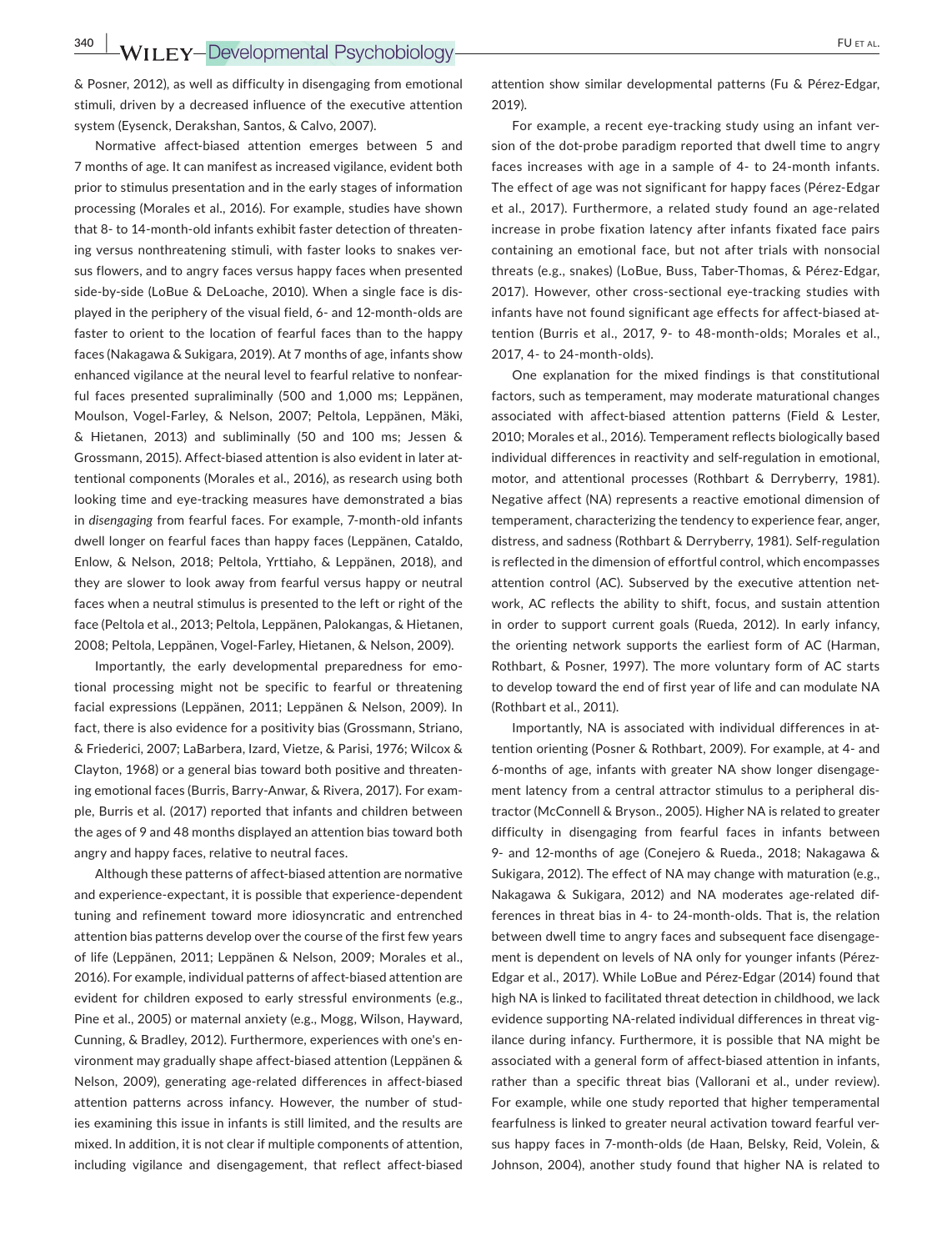**EU** ET AL. **EXECUTE:**  $\frac{1}{2}$  **Developmental Psychobiology-WILEY**  $\frac{1}{2}$  341

greater activation to happy but not fearful faces in 3‐ to 13‐month‐ olds (Martinos, Matheson, & de Haan, 2012).

The regulatory dimension of temperament may also influence age-related changes in affect-biased attention. At 12 months, high parent-reported temperamental regulation was associated with faster latency to fixate a peripheral target in the overlap task (Nakagawa & Sukigara, 2013), as well as a peripheral fearful face in a modified Posner cueing task (Nakagawa & Sukigara, 2019). However, when assessed at 18 and 24 months, high temperamental regulation (i.e., effortful control) was related to slower disengagement in the sample. One possibility is that the orienting network dominates the earliest form of AC in early infancy. Hence, high AC means better attention shifting. As the executive attention network becomes more integrated and efficient after the first year of life, better AC is marked by greater attention engagement and focusing (Martinos et al., 2012; Nakagawa & Sukigara, 2013). However, as both studies measured the broader regulatory temperament factor, we do not know how age, temperamental NA and AC jointly influence affectbiased attention. In addition, given the focus on disengagement, it is not clear if similar patterns will be evident for initial vigilance.

Currently, there are competing models examining how tempera‐ mental NA and AC may influence the development of affect-biased attention (Henderson, Pine, & Fox, 2015; Henderson & Wilson, 2017). The top-down model (Derryberry & Rothbart, 1997) proposes that greater AC facilitates disengagement from arousing stim‐ uli, thus downregulating NA and reducing its effect on maladaptive attention bias toward these stimuli in a top‐down, goal‐directed manner (Derryberry & Reed, 2002; Rothbart et al., 2011). As an example, only children (9–18 years old) with high NA and low effortful control, but not those with both high NA and AC displayed attention bias to threat (Lonigan & Vasey, 2008). Similarly, 9‐ to 13‐year‐olds scoring high on temperamental fearfulness and low AC had greater threat‐related attention bias than children with low fear and low AC (Susa, Benga, Pitica, & Miclea, 2014). Evidence for the role of AC in moderating the impact of NA on affect-biased attention in infants is limited. Emerging supporting evidence shows that increased NA is associated with difficulty disengaging from fearful faces in an overlap task only in 9‐ to 12‐month‐olds with poor AC performance (Conejero & Rueda, 2018). The effect of NA was not significant for infants with average to high AC.

Competing with this formulation is the model proposing that NA and AC interact to sustain patterns of temperamental reactivity and regulation over time (Rothbart & Bates, 2007). For example, 9‐month‐old infants with lower sustained attention, a proxy of AC, display stable behavioral inhibition, a temperament type character‐ ized with high negative reactivity, over the course of early childhood (Pérez‐Edgar et al., 2010). The risk potentiation model (Henderson et al., 2015; Henderson & Wilson, 2017) proposes that high NA po‐ tentiates the engagement of AC as an attempt to regulate NA. The two temperament dimensions may form a positive feedback loop, where NA and its impact on affect-biased attention are elevated rather than downregulated over time. While findings in children (Fu, Taber‐Thomas, & Pérez‐Edgar, 2017; White, McDermott, Degnan,

Henderson, & Fox, 2011) and young adults (Jarcho et al., 2013, 2014) support this model, limited research speaks to how NA and AC may interact to shape the development of affect-biased attention during infancy.

This study aimed to investigate the interactive effect of age and temperament on attention vigilance in infants with a relatively wide age range (4‐ to 24‐months). We implemented an eye‐tracking task designed to capture early attention vigilance. The task recruited the alerting network that functions to maintain arousal and readiness, supporting rapid detection of a peripheral stimulus. The orienting network underlies attention shifts from the central fixation to the periphery (Petersen & Posner, 2012). Vigilance is indexed by latency of initial fixation to a face that appears in one of the four corners of the screen (Armstrong & Olatunji, 2012). Faster face detection speed indicates heightened vigilance supported by the alerting and orienting networks (Corbetta & Shulman, 2002).

Vigilance toward salient social stimuli may influence sustained at‐ tention and attention disengagement patterns evident at later stages of information processing (Frank, Amso, & Johnson, 2014), and shape fear-related learning and behaviors over time (Leppänen & Nelson, 2012; LoBue, 2013). Moreover, the cognitive motivation model sup‐ ports the argument that clinical anxiety is characterized by initial attention allocation to threat (Mogg & Bradley, 1998). Eye‐tracking studies using initial fixation latency to assess vigilance indicate that while facilitated threat detection is normative (LoBue, Matthews, Harvey, & Stark, 2014), hypervigilance to threat relative to nonthreat is associated with pediatric anxiety (Shechner et al., 2013). Hence, this study serves to enhance our understanding of the potential interaction between normative maturation and individual temperament profiles to influence the emergence of potentially maladaptive affect‐biased attention patterns.

First, we examined the effect of age on vigilance. We hypothesized that vigilance to threatening faces would increase with age. Next, we investigated the impact of age, temperamental NA, and temperamen‐ tal AC on vigilance. If the top-down model is supported (Derryberry & Rothbart, 1997), we should find that the relation between increased age and increased threat vigilance will be strongest for infants with high NA and low AC. If the risk potentiation model is supported (Henderson et al., 2015; Henderson & Wilson, 2017), we should find that the relation between increased age and increased threat vigilance will be strongest for infants with high NA and high AC.

#### **2** | **METHOD**

#### **2.1** | **Participants**

Infants (*N* = 259; 144 males;  $M_{\text{age}} = 11.28$  months;  $SD_{\text{age}} = 5.74$ , Range<sub>age</sub> = 4.00-24.90 months) were drawn from a larger study that implemented multiple eye‐tracking and behavioral paradigms to examine the relation between early temperament and attention. Participants were recruited by contacting parents identified in a university‐sponsored database of families interested in research or through community advertisements and outreach.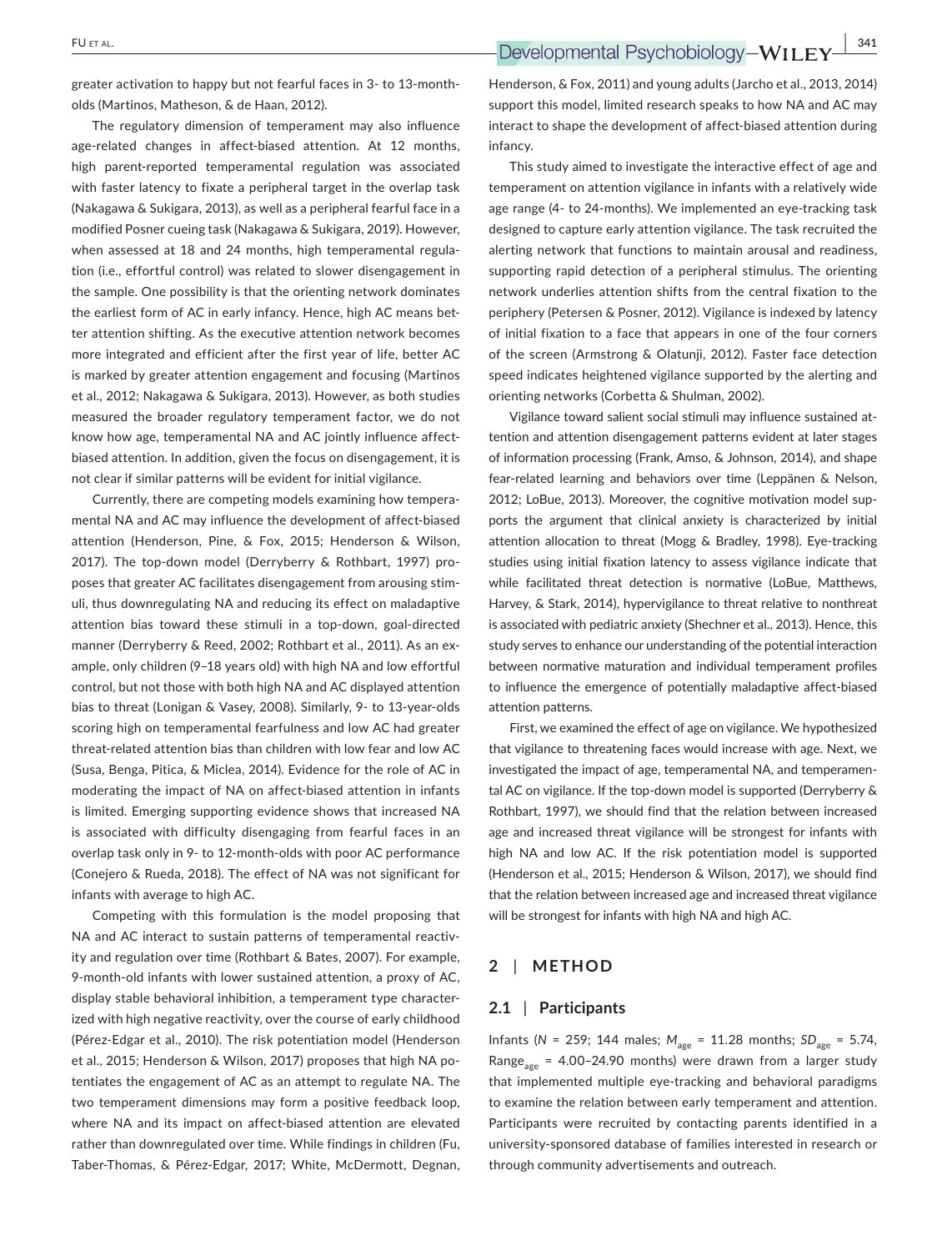## **342 WILEY-Developmental Psychobiology- PULLEY-Developmental Psychobiology-**

Seven parents did not provide demographic data. Participants were predominantly White (92.7%), reflecting the surrounding rural community. Parents of the remaining 7.3% participants reported their infants as Asian American, Hispanic, African American, or Native American. In all but four families, English was the primary language spoken at home, although 22 infants were also exposed to a second language. All participants had adequate birth weight ( $M_{\text{weight}}$  = 7.64 lbs,  $SD_{\text{weight}}$  = 1.13, Range <sub>weight</sub> = 5.25), had no major birth complications, and were meeting motor milestones (e.g., rolling over, crawling, and walking) within normal developmental windows. Age of milestones was not correlated with eye-tracking measures in the study, *p's* > 0.08. Eleven infants (5 males) were born more than three weeks before their due date (21–52 days). We calculated the number of days between the due date and the date of birth to index the deviation from due date. The University Institutional Review Board approved all procedures. Parents provided written consent and were compensated for their participation.

### **2.2** | **Measures**

#### **2.2.1** | **Infant attentional control (AC)**

Parental ratings were collected on the day of the laboratory visit, or not more than two weeks before the date of the first visit. Parents reported on their infants' temperament using one of the two stand‐ ardized, developmentally appropriate questionnaires, based on in‐ fant age.

#### *Infant behavior questionnaire*‐*revised (IBQ*‐*R)*

The IBQ‐R (Gartstein & Rothbart, 2003) is a 191‐item instrument asking parents to rate the frequency of infants' specific behaviors in common situations during the past one or two weeks on a 7‐point scale with an eighth "Does not apply" option if parents have not observed their infants in the situation described. AC was measured using the "Duration of Orienting" scale, assessing infants' ability to pay attention and/or engage with a single object for extended peri‐ ods of time (e.g., "How often during the last week did the baby look at pictures in books and/or magazines for 5 min or longer at a time?"). Reports were collected from 146 parents of 4‐ to 12‐month‐old in‐ fants (82 males;  $M_{\text{age}} = 7.22$  months;  $SD_{\text{age}} = 2.45$ ). The scale scores were computed by averaging ratings on all items making up the scale, omitting any item with a "Does not apply" response (*M* = 3.71, *SD* = 1.05, Cronbach's  $α=0.78$ ).

#### *Toddler behavior assessment questionnaire (TBAQ)*

Parents of 12- to 24-month-old infants (N = 104; 56 males;  $M_{\text{age}}$  = 16.96 months;  $SD_{\text{age}}$  = 4.06) reported their infants' temperament using the TBAQ (Goldsmith, 1996), a 120-item instrument assessing the frequency of infants' various behaviors as they occurred in the past month. Modeled after the IBQ‐R, the TBAQ asks parents to rate on a 7‐point scale with an eighth "Does not apply" option. This study used the "Appropriate Attentional Allocation" scale that assesses infants' ability to maintain and control attention (e.g., "How often was your child easily able to stop activities when asked to do so?"). Scale scores were derived by taking the mean of all items for the scale, omitting any item with a "Does not apply" response (*M* = 3.78, *SD* = 0.82, Cronbach's α = 0.87).

#### *Questionnaire AC composite*

Infants assessed by the IBQ‐R and TBAQ did not differ in sex, birth weight, the deviation from due date, or other demographic measures (*p's* > 0.32), except for the presence or absence of age‐related motor milestones. In order to conduct data analyses with the full sample, we created a single AC composite by standardizing and then merging the scale scores derived from the IBQ‐R and TBAQ, respectively (overall sample: *N* = 250,  $M_{AC}$ =0.00, *SD<sub>AC</sub>* = 1.00).

## **2.2.2** | **Infant negative affect (NA)**

To minimize the shared variance between the temperamental AC and NA measures, NA was assessed using two standardized, devel‐ opmentally appropriate and laboratory‐based observational pro‐ tocols. Individual differences in NA are evident from 4 months of age and can be captured by measuring reactivity to novel visual and auditory stimuli (Calkins, Fox, & Marshall, 1996; Fox, Henderson, Rubin, Calkins, & Schmidt, 2001; Kagan & Snidman, 1991). With the expansion of locomotor abilities and emotional expressivity, the Laboratory Temperament Assessment Battery (Goldsmith & Rothbart, 1999) was administered to assess temperamental fear, joy, and anger/frustration in infants older than 8 months of age (Kagan & Snidman, 1991).

#### *NA in 4*‐ *to 8*‐*month*‐*olds*

We presented infants ( $N = 98$ ; 54 males;  $M_{\text{age}} = 5.87$  months;  $SD<sub>age</sub> = 1.10$ ) with two blocks of stimulus as they sat in an infant car seat in a quiet and alert state. Each block of stimuli consisted of a set of auditory presentations followed by a set of visual presentations. The order of the two auditory and visual presentations was counter‐ balanced across participants. One set of auditory stimuli contained nonsense syllables (ma, ga, pa). Each syllable was presented in three consecutive 10‐s trials, with 5‐s inter‐trial intervals (ITIs). One set of visual stimuli consisted of mobiles differing in the number of hanging stuffed jungle animals (one, three, then five). Each mobile was dis‐ played for 20 s (ITIs were approximately 10 s) above the infant's face at an unreachable distance. The other set of auditory stimuli consisted of eight sentences, each lasting about 6 s in duration with 2‐s ITIs. The sentences were presented in four pairs. Each sentence pair was spoken by a single voice, two voices, three voices and four voices simul‐ taneously. As a result, the pairs differed in sound volume and sensory complexity. The other set of visual stimuli followed the same proce‐ dure as the previous set, except that the elements on the mobiles were stuffed bears. All sessions were videotaped, allowing for behavioral coding of infant reactivity.

Coding was based on previously described procedures (Calkins et al., 1996; Fox et al., 2001; Kagan & Snidman, 1991). This study specifically focuses on NA, which was comprised of the total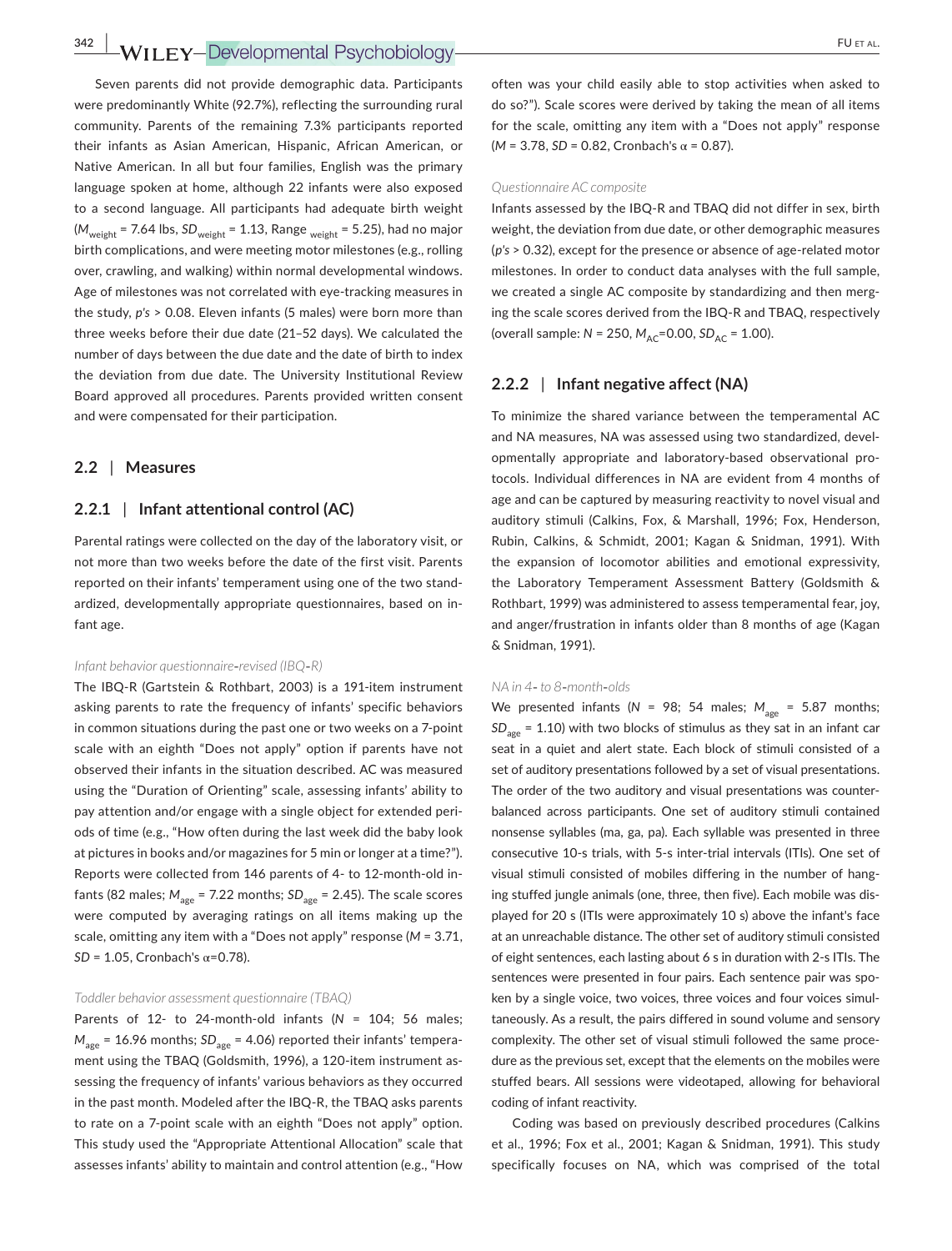duration of fussing and crying. The NA score was computed by tak‐ ing the sum of prorated fussing and crying scores ( $M_{NAA-8mo} = 15.11$ ,  $SD<sub>NAA-8mo</sub>$  = 20.36). Interrater reliability was calculated on  $\sim$  20% of the data with 91.8% agreement and  $\kappa$  = 0.57.

#### *NA in 8*‐ *to 24*‐*month*‐*olds*

The Laboratory Temperament Assessment Battery (Goldsmith & Rothbart, 1999) was administered for infants between 8‐ and 24‐ month of age (*N* = 155; 86 males;  $M_{\text{age}} = 14.63$  months; SD<sub>age</sub> = 4.72). The order of the six episodes was the same across participants. The procedure began with infants seated in an infant car seat in a neu‐ tral and alert state. Episodes were terminated if the infant became overly distressed.

Two episodes, *Unpredictable Mechanical Toy* and *Stranger Approach*, were designed to elicit the emotion of fear. In *Unpredictable Mechanical Toy*, 8‐ to 15‐month‐old infants were presented with a mechanical dog that moved toward the infant three times with 10‐s pauses in between movements. The dog barked after the final approach. For 15- to 24-month-old infants, a large plush spider approached the infant and then retreated twice with 10‐s pauses in between movements. Both paradigms ended with the experimenter entering the room and inviting the child to play with the object. For the *Stranger Approach* episode, a male research assistant entered the room, walked toward the infant slowly, pausing for 15 s at the pre‐ designated stopping point.

*Puppet* and *Peek‐a‐boo* were designed to elicit the emotion of joy. During the *Puppet* episode, the experimenter presented a puppet show and encouraged in the infant to interact with the two puppets. For *Peek‐a‐boo*, the experimenter sat behind a curtain screen, and intermittently revealed his or her face for 2 s and said "peek‐a‐boo". The game continued for six trials.

*Container* and *Gentle Arm Restraint* were used to assess the emo‐ tion of anger/frustration. In *Container*, the infant was given an at‐ tractive toy to play. The experimenter then took the toy away and placed it in a glass container for 30 s. The trial was repeated two

 **EU** ET AL. **EXECUTE:**  $\frac{1}{2}$  **Developmental Psychobiology-WILEY** 

more times. The infant was allowed to play with the toy in between trials. In the *Gentle Arm Restraint,* the infant was allowed to play with an attractive toy. The parent then held down the infant's forearms so she/he cannot reach the toy. The procedure was conducted twice for 30 s each with a brief break in between.

Of particular interest in this study was temperamental NA coding (Buss & Goldsmith, 2000), obtained by summing the total intensity of facial anger, facial sadness, bodily sadness, distress vocalization, and struggle across all six episodes ( $M_{\text{NAB-24mo}}$  = 59.9,  $SD<sub>NAB-24mo</sub>$  = 30.34). Interrater reliability was assessed in ~20% of the data with 90.3% agreement and  $\kappa$  = 0.92.

#### *Laboratory observational NA composite*

Infants assessed by the two laboratory assessment batteries did not differ in sex, birth weight, the deviation from due date, or other de‐ mographic variables, *p's* > 0.31, except for the presence or absence of age‐related motor milestones. In order to conduct data analyses with the full sample, we created the NA composite by standardizing the NA scores for 4‐ to 8‐month‐olds and 8‐ to 24‐month‐olds respectively, and then combining the standardized scores into a sin‐ gle NA measure (overall sample: *N* = 253, *M*<sub>NA</sub> = 0.00, *SD*<sub>NA</sub> = 1.00). There were two outliers for the NA composite score (>*M* + 3*SDs*). The outliers were Winsorized by reassigning the scores to the threshold for the maximum value (i.e., *M* + 3*SDs*).

## **2.2.3** | **Attention vigilance**

Eye‐tracking data were collected during the Visual Detection par‐ adigm (Figure 1) to assess initial vigilance and attention to faces. The task consisted of 45 trials. Each trial begins with a central at‐ tention getter, which was presented until the participant fixated for at least 100ms. The fixation stimulus was then followed by a face presented in one of the four corners of the computer screen. The face stimuli were taken from the NimStim face stimulus set (Tottenham et al., 2009). Ten actors (5 male) provided neutral,



FIGURE 1 Schematic of the Visual Detection paradigm. *Note*: In each trial, a central attention getter is presented till the participant fixated for at least 100 ms. The fixation stimulus is removed and then followed by a face presented in one of the four corners of the computer screen. Each trial advanced after 100 ms fixation on the target face or after 4,000 ms if no fixation was detected. Every 7 trials, a blank white screen was presented for 4,000 ms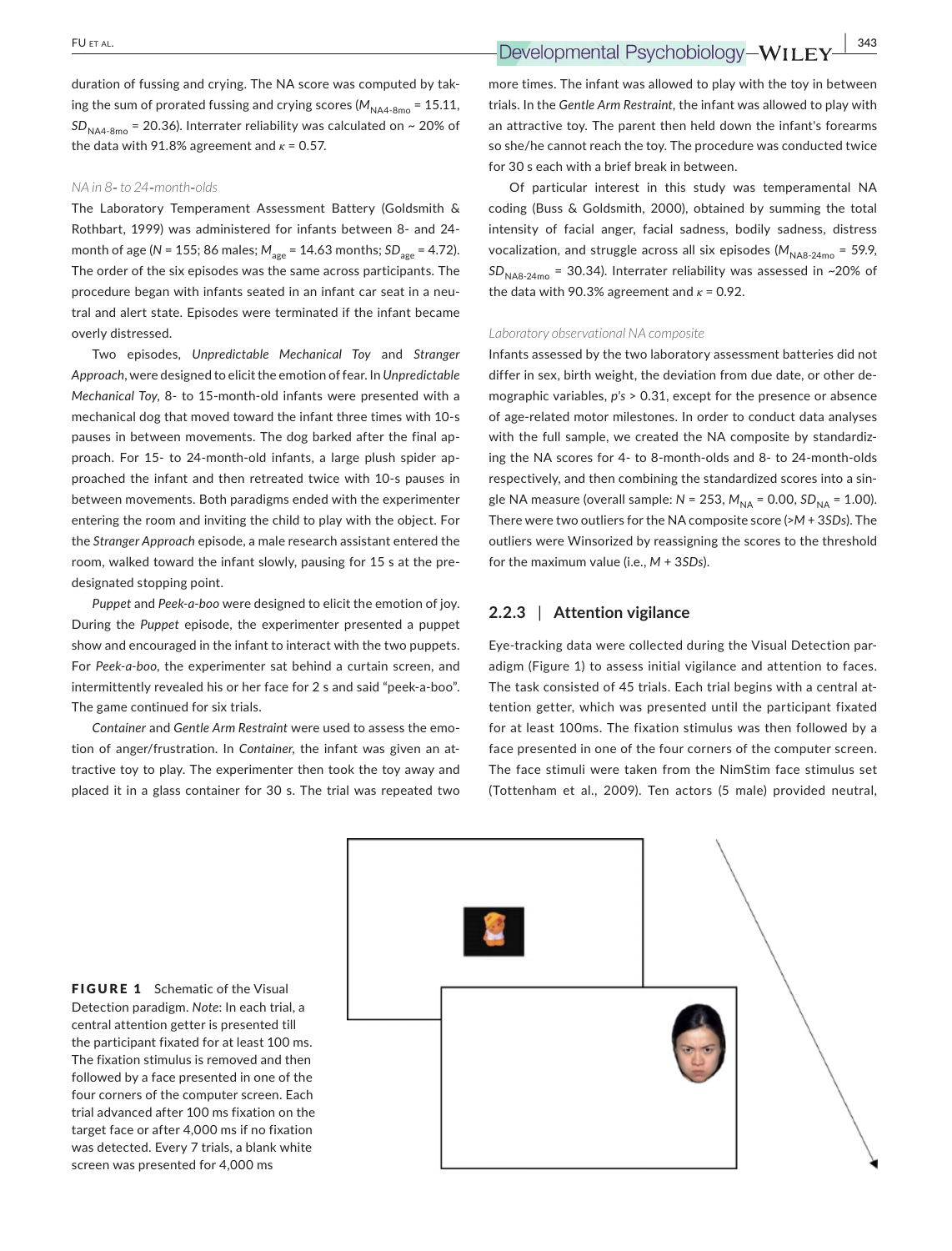angry, and happy facial expressions. Each category of facial ex‐ pression was presented for 15 trials. No face stimulus appeared in the same location consecutively. Location of the emotion faces was counterbalanced across the four corners of the screen. The face pictures were each  $5.08 \times 3.68$  cm. Trial initiation was triggered by infant fixation rather than predetermined presentation timing (Oakes, 2012). Each trial advanced after 100 ms fixation on the target face or after 4,000 ms if no fixation was detected. To minimize habituation, a blank white screen was presented for 4,000 ms after every seven trials. The order of face stimulus was randomized across participants. Task presentation was controlled by Experimenter Center (SensoMotoric Instruments).

### **2.3** | **Eye‐tracking data acquisition and processing**

The eye-tracking data were acquired using a RED-m Eye Tracking System (SensoMotoric Instruments) and an integrated 22‐inch  $(1,920 \times 1,080$  at 60Hz) presentation monitor. During the task, infants sat on either an adjustable highchair or their caregiver's lap at a 60 cm viewing distance from the eye-tracker monitor. The eyetracker has cameras embedded that detect and record the reflection of an infrared light source on the cornea relative to the pupil from both eyes. The eye‐tracking system has a 60‐Hz sampling rate and an average accuracy of 0.5 to 1°, equivalent to 0.5 to 1 cm area on the screen with the 60 cm viewing distance. Once the experimenter made sure the infant's eye gaze was on the center of the screen, testing began with a 5‐point calibration and four‐point validation procedure during which an audiovisual animation was presented at the center and four corners of the screen. Data collection continued until all 45 trials had been presented, or the infant had stopped attending to the presentation.

The raw x-y position coordinates of fixations, defined as gaze maintained for at least 80 ms within a 100‐pixel maximum dispersion, were exported with BeGaze (SensoMotoric Instruments). An area of interest (AOI) encircling and including the entire location of the face stimulus was created using BeGaze. Data processing was restricted to gaze data within the specified face AOI. Latency to fixate to the face AOI in each trial were extracted and calculated with in‐house Python (Python Software Foundation, [https://www.python.org/\)](https://www.python.org/) and MATLAB (The MathWorks, Inc.) scripts. Further data processing and analyses were conducted using R (R Development Core Team, 2008).

To reduce potential artifacts resulting from low-quality eyetracking data, we implemented a multistep exclusion procedure during eye‐tracking data collection and processing. First, we did not administer the eye‐tracking task if infants were distressed or deemed unable to attend to the task. Of the 259 participants, 230 attempted the task. Second, data from 18 infants who completed a pilot version of the task were excluded. Third, we excluded participants who were not able to complete at least half the task (i.e., less than 22 trials; *N* = 32). Finally, of the 180 infants who completed the current task, data from one infant were lost due to technical issues, leaving a sample of 179 participants who provided usable eye-tracking for further data processing.

We then examined the quality of the collected data post visit. Good initial calibration is crucial for obtaining reliable and robust eye‐tracking data (Morgante, Zolfaghari, & Johnson, 2012). To this end, we first assessed the participants' calibration quality based on the average deviation degrees of the infant's eye gaze location rela‐ tive to the location of the five calibration points. Seventeen infants were deemed to have unsatisfactory calibration, as their gaze locations deviated from the locations of the calibration points more than 4° along either the X‐ or Y‐axis direction. This then left eye‐tracking data from 162 participants for further processing.

The dependent variable (DV) of interest is the latency of the first fixation to the face AOI. The DV captures attention vigilance to faces evident in the earliest stages of information processing (Armstrong & Olatunji, 2012). To reduce the possibility that the infant was not attending to the task at the onset of the trial, we excluded fixations with latency greater than 3 standard deviations above the mean (across all infants and all fixations; 3.36% of the total number of available fixations were excluded). One infant's latency of initial fixations was above the cut-off, and thus was excluded from data analyses.

Of the 161 participants who provided valid eye-tracking data, 10 infants had missing parent‐reports of AC, or observational NA measures, or both. Hence, there were a total of 151 participants who provided valid eye-tracking data and completed the between-subjects assessments.

## **2.4** | **Statistical analyses**

Preliminary analyses suggested that participants who provided valid eye‐tracking data and temperament measures (*N* = 151) were older than infants who did not ( $N = 108$ ),  $M_{\text{included}} = 12.05$  months,  $SD_{\text{included}} = 5.46$ ;  $M_{\text{excluded}} = 10.21$  months,  $SD_{\text{excluded}} = 5.97$ ; *t*(257) = 2.58, *p* = .01, *d* = 0.32. However, they did not differ in sex, the deviation from due date, temperamental NA or AC, *p's* > 0.09 (Table 1). Among the included participants, older infants fixated to the face in more trials than younger infants, *r* = 0.23, *p* = .006 (Table 2). Hence, we controlled for the number of trials with face fixations in data analyses. There was no sex‐linked difference in the number of trials containing face fixations (*p* = .94) or initial face fixation latency ( $p = .47$ ). The deviation from due date was not correlated with the number of trials with face fixations (*p* = .90) or fixation latency (*p* = .72). Hence, we did not control for sex and the deviation from due date in model testing in favor of parsimony.

The distribution of latency to initial face fixations was positively skewed (skew = 3.11, kurtosis = 12.17). We transformed the latency data using the Box‐Cox method to normalize the distribution (Box & Cox, 1964; Osborne, 2010). To ease data presentation, the Box‐ Cox‐transformed values were multiplied by 1,000. The transformed variable had a more adequate distribution (*M* = 997.43, *SD* = 0.82, skew = 0.36, kurtosis = −0.33) and was used for the analyses, tables, and figures.

First, to investigate the effect of Age, we fit a linear mixed‐ef‐ fects model that tested the main effects of Age and Emotionality of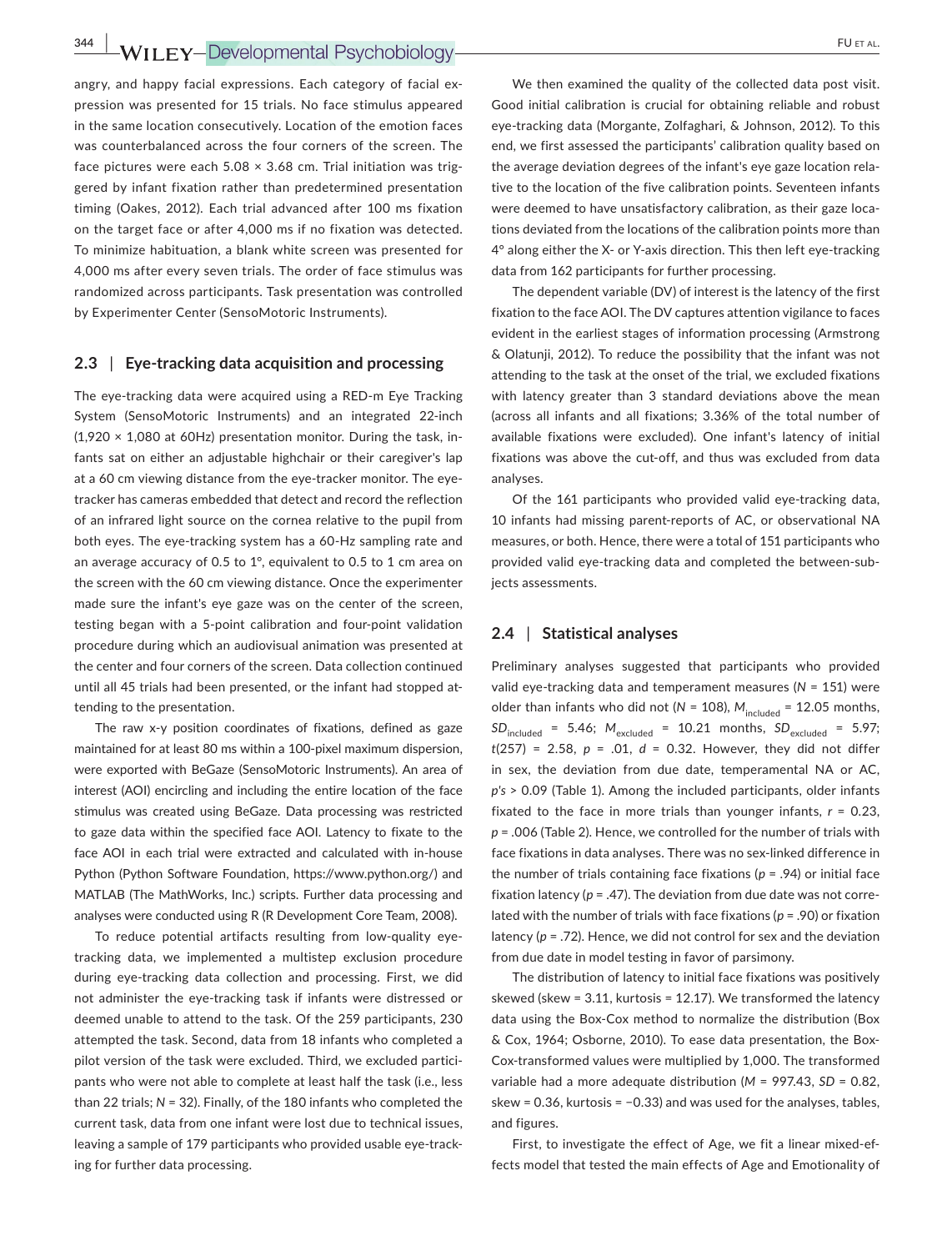|                                                             | Overall ( $N = 259$ ) | Included ( $N = 151$ ) | <b>Excluded</b><br>$(N = 108)$ |
|-------------------------------------------------------------|-----------------------|------------------------|--------------------------------|
| Age (months)                                                | 11.28 (5.74)          | 12.05 (5.46)           | 10.21 (5.97)*                  |
| Sex (male/female)                                           | 144/115               | 86/65                  | 58/50                          |
| N born preterm                                              | 11                    | 6                      | 5                              |
| Negative affect                                             | $-0.007(0.97)$        | $-0.06(1.00)$          | 0.06(0.93)                     |
| Attentional control                                         | 0.00(1.00)            | $-0.09(0.96)$          | 0.13(1.04)                     |
| N trials with face fixations                                |                       | 27.15(12.4)            |                                |
| N Trials with angry face fixations                          |                       | 9.15(4.38)             |                                |
| N Trials with happy face fixations                          |                       | 9.03(4.48)             |                                |
| N Trials with neutral face fixations                        |                       | 8.97(4.11)             |                                |
| Untransformed eye-tracking data                             |                       |                        |                                |
| Latency (milliseconds) of initial face fixations            |                       | 462.38 (101.31)        |                                |
| Latency (milliseconds) of initial angry face<br>fixations   |                       | 458.97 (125.25)        |                                |
| Latency (milliseconds) of initial happy face<br>fixations   |                       | 460.83 (134.97)        |                                |
| Latency (milliseconds) of initial neutral face<br>fixations |                       | 463.21 (131.48)        |                                |
| Transformed eye-tracking data                               |                       |                        |                                |
| Latency of initial face fixations                           |                       | 997.510 (0.40)         |                                |
| Latency of initial angry face fixations                     |                       | 997.480 (0.46)         |                                |
| Latency of initial happy face fixations                     |                       | 997.528 (0.48)         |                                |
| Latency of initial neutral face fixations                   |                       | 997.510 (0.47)         |                                |

TABLE 1 Means (standard deviations) for key study variables, presented separately for participants who came to visit (overall), who were included in the final model (model 2), and who were excluded from the final data analysis

*Note:* Data analyses used Box‐Cox transformed eye‐tracking data. The linear mixed‐effects models employed trial‐by‐trial analyses, rather than means across trials.

\**p* = .01 for included versus excluded participants.

the face (angry, happy, neutral) on the latency of initial face fixations. The effect of interest was the interaction of Age and Emotionality. To test whether the difference in latency of initial fixations across emotion is differentially influenced by age as well as temperament, we fit a second mixed‐effects model that assessed the effects of three between‐person variables—Age, temperamental NA and AC, and the within‐person variable—Emotionality, on latency to initial face fixation. The effect of interest was the four-way interaction of Age  $\times$  Emotionality  $\times$  NA  $\times$  AC. The number of initial face fixations was entered as a covariate in both models. To prepare data for analysis, between‐person variables—number of face fixations, Age, NA and AC, were grand‐mean‐centered. Emotionality was dummy coded, such that "neutral" was treated as the baseline condition.

We used linear mixed-effects models as they take into account both between- and within-person variance. A baseline model including only the intercept indicated that 82.59% of the variation in initial fix‐ ation latency was explained by within‐person factors, supporting the importance of using the current modeling method. In contrast to generalized linear models for repeated‐measures data which use listwise deletion, multilevel modeling allowed us to test the effects of the pre‐ dictors using all available eye‐tracking data points across all included infants.

## **3** | **RESULTS**

#### **3.1** | **Descriptive statistics**

Means and correlations for the core variables included in the model are presented in Tables 1 and 2. It should be noted that not all infants fixated on the face presented in each trial (*M* = 27.15, *SD* = 12.4, me‐ dian = 29 trials with at least one face fixation), and not all infants provided valid fixation data on all face types (Table 1). One infant did not have any valid fixations on angry or happy faces, and another infant did not have any valid fixations on neutral faces.

#### **3.2** | **Preliminary analysis**

The first linear mixed‐effects model found a nonsignificant Age‐by‐ Emotionality (angry, happy, neutral) interaction effect, *p*=.31. The second model revealed that the effect of interest, Age  $\times$  Emotionality  $\times$  NA  $\times$  AC, was significant, *F*(2,276) = 5.60, *p* = .004,  $n_p^2$  = 0.04. To probe the 4-way interaction (Figure 2), each continuous moderating variable was recentered at low (−1 *SD*) and high (+1 *SD*) levels (Aiken & West, 1991). The Age‐by‐Emotionality effect was significant only for infants with high NA and high AC,  $F(2,276)=6.36$ ,  $p=.002$ ,  $\eta_p^2 = 0.04$ . We then examined the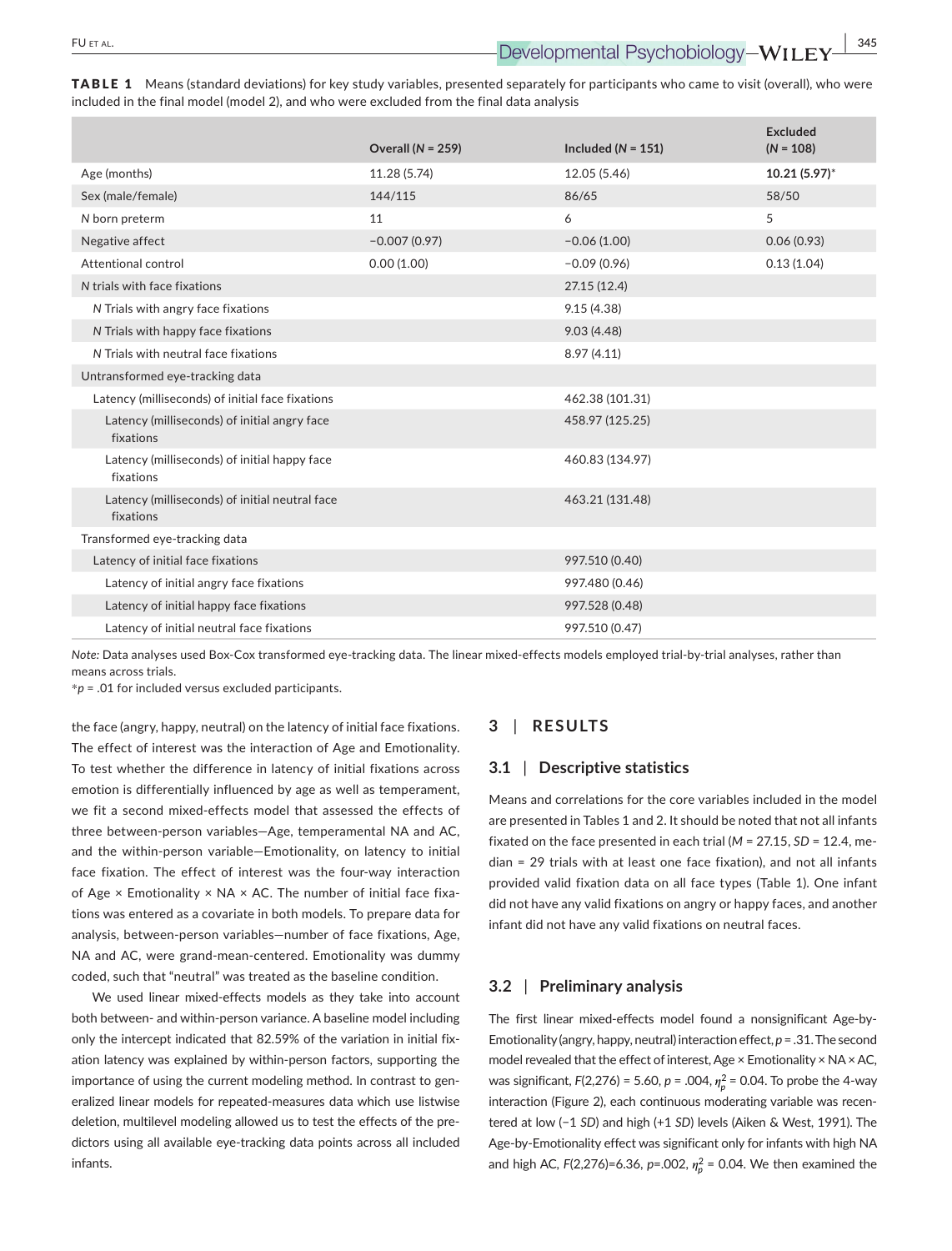#### TABLE 2 Correlations of key study variables (*N* = 151)

|                                                                | $\mathbf{1}$ | $\overline{2}$ | 3       | $\overline{4}$ | 5           | 6           | $\overline{7}$ | 8          | 9          |
|----------------------------------------------------------------|--------------|----------------|---------|----------------|-------------|-------------|----------------|------------|------------|
| 1. Age (months)                                                |              |                |         |                |             |             |                |            |            |
| 2. Sex (male/female)                                           | $-0.01$      |                |         |                |             |             |                |            |            |
| 3. Negative affect                                             | $-0.09$      | 0.09           |         |                |             |             |                |            |            |
| 4. Attentional control                                         | 0.10         | 0.02           | 0.01    |                |             |             |                |            |            |
| 5. N trials with angry face fixations                          | 0.20         | $-0.01$        | $-0.05$ | $-0.10$        |             |             |                |            |            |
| 6. N trials with happy face fixations                          | $0.26$ **    | $-0.05$        | $-0.09$ | $-0.08$        | $0.88$ ***  |             |                |            |            |
| 7. N trials with neutral face fixations                        | 0.18         | 0.03           | $-0.07$ | $-0.05$        | $0.87***$   | $0.87***$   |                |            |            |
| 8. Latency to initial angry face fixa-<br>tions (transformed)  | $-0.15$      | 0.04           | $-0.04$ | 0.01           | $-0.37***$  | $-0.35***$  | $-0.38$ ***    |            |            |
| 9. Latency to initial happy face fixa-<br>tions (transformed)  | $-0.15$      | 0.09           | 0.08    | 0.08           | $-0.38$ *** | $-0.38$ *** | $-0.33$ ***    | $0.50***$  |            |
| 10. Latency to initial neutral face<br>fixations (transformed) | $-0.16$      | 0.15           | 0.14    | 0.02           | $-0.32$ *** | $-0.35***$  | $-0.34$ ***    | $0.54$ *** | $0.66$ *** |

*Note:* The linear mixed‐effects models employed trial‐by‐trial analyses, rather than means across trials. In addition, for Latency we used the Box‐Cox transformed values to counteract the skewness.

\**p* < .05,

\*\**p* < .01,

\*\*\**p* < .001.

main effect of Age on latency to initial face fixation for each Emotionality. To do so, we reran the model twice with age mean‐centered, and NA and AC centered at high levels. Each time, angry and happy was set as the baseline condition, respectively. Among infants with high NA and high AC, initial fixation latency to neutral faces significantly decreased as age increased, *b* = −0.03, *t*(142) = −3.12, *p* = .002. However, the main effect of Age was not significant for angry, *p* = .87, or happy faces, *p* = .62. Using a data‐driven approach to reduce the complexity of interaction testing and aid interpretation, we recoded Emotionality as emotional versus neutral faces for formal analyses.

Given the lack of differentiation of Age effect on angry and happy faces, we then collapsed these trials in order to directly examine emotional versus neutral faces in a single comparison, aiding interpretability and visualization.

## **3.2.1** | **Model 1: The impact of age and emotionality on latency of initial face fixation**

After controlling for the number of trials with face fixations, *F*(1,158) = 25.45, *p* < .001,  $\eta_p^2$  = 0.14, there were no significant effects of Age, *p* = .12, Emotionality (emotional vs. neutral), *p* = .95, or Age‐by‐Emotionality interaction effect, *p* = .16 (see Table 3 for full parameter estimates).

## **3.2.2** | **Model 2: The impact of age, emotionality, and temperamental NA and AC on latency of initial face fixation**

After controlling for the number of trials with face fixations, no main effects were significant, *p's* > 0.10. The only significant interaction effect was the Age × Emotionality × NA × AC effect, *F*(1,141) = 6.96, *p* = .009, *𝜂*<sup>2</sup> *<sup>p</sup>* = 0.05, (Table 3).

First, NA was recentered to determine the level at which the Age  $\times$  Emotionality  $\times$  AC effect was significant. This three-way interaction effect was significant at high levels of NA, *F*(1,141) = 8.93,  $p = .003, \eta_p^2 = 0.06$ , but not at low levels of NA,  $p = .68$ .

Second, with data centered at high levels of NA, we probed the Age‐by‐Emotionality interaction effect at high and low levels of AC. At high levels of NA and AC, there was a significant inter‐ action effect of Age and Emotionality, *F*(1,141) = 13.12, *p* < .001,  $\eta_p^2$  = 0.09. That is, increased age was related to greater differentiation of fixation latency to emotional versus neutral faces,  $b = 0.02$ ,  $t(141) = 3.61, p < .001$ . However, the Age-by-Emotionality interaction effect was not significant at high levels of NA and low levels of AC, *p* = .64.

Focusing on the significant Age‐by‐Emotionality interaction ef‐ fect on the latency of initial face fixations in infants with high NA and high AC (Figure 2), we examined the effect of Age on the latency of initial face fixation on emotional and neutral faces. Initial fixation latency of neutral faces significantly decreased as age increased, *b* = −0.03, *t*(142) = −3.11, *p* = .002,  $n_p^2$  = 0.06. However, the effect of Age was not significant for Emotional faces, *p* = .78.

Together, the results suggest that an age‐related change in dif‐ ferential vigilance toward emotional versus neutral faces was only present for infants characterized with high NA and high AC.

## **4** | **DISCUSSION**

This study adopted a novel eye‐tracking paradigm to examine the effects of age and temperament on attention vigilance in 4‐ to 24‐month‐olds. We tested whether there is an age‐related change in vigilance toward emotional versus neutral faces. Furthermore, we investigated whether temperamental NA and AC moderate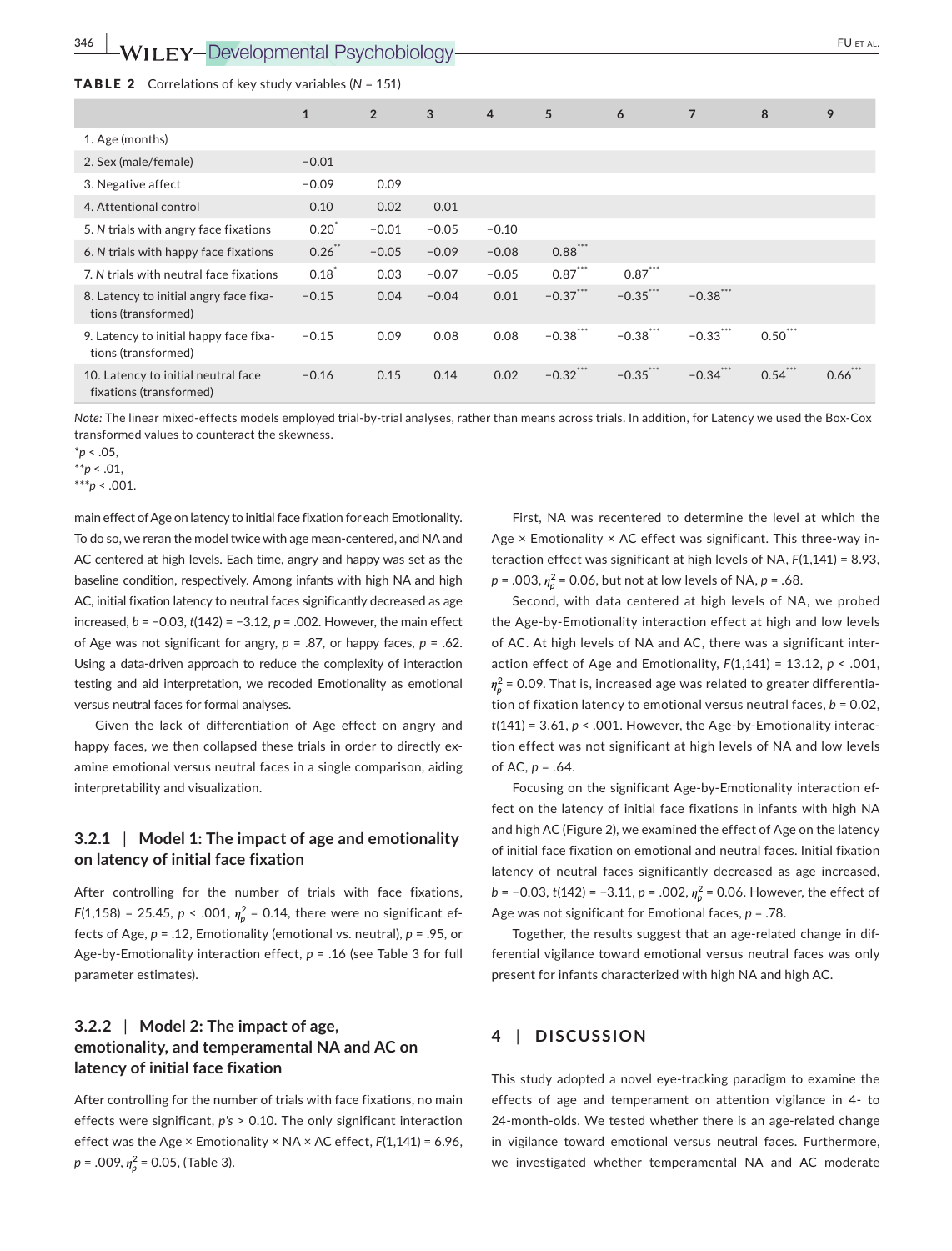

FIGURE 2 The interaction effect of Age, Emotionality, temperamental Negative Affect (NA) and Attention Control (AC) on latency of initial face fixations (Box‐Cox transformed). *Note*: \**p* = .002; Error bar = ±1 SE

age‐related changes in vigilance toward emotional versus neutral faces.

We found that age by itself did not influence the latency to fixate to the emotional versus neutral faces. Instead, we found that age‐related changes in differential latency to fixate to emotional versus neutral faces were only significant for infants with high NA and high AC. Older infants with this temperamental profile showed better discrimination of emotional versus neutral facial expressions. Specifically, these infants exhibited greater vigilance toward neutral faces. There was no age effect for vigilance toward emotional faces.

Importantly, we did not find stand‐alone age‐related changes in vigilance toward emotional versus neutral faces. It is possible that general (main effect) maturational changes are only evident in later components of affect‐biased attention, such as disengagement, but not in the early component examined in this study. For example, in an eye-tracking dot-probe study with a partially overlapping sample of 4‐ to 24‐month‐olds, older infants were slower to disengage from the face and fixate to the probe, and the age effect was only signif‐ icant for angry, but not happy, faces (LoBue et al., 2017). However, age effects are not consistently found in attention disengagement (e.g., Morales et al., 2017) or general affect‐biased attention indices (Burris et al., 2017; Vallorani et al., under review), underscoring the necessity to examine developmental changes in affect-biased attention patterns in the context of individual differences related to socioemotional functioning. Indeed, we found that temperamental NA

and AC jointly moderated age-related changes in attention vigilance. That is, only for infants with both high NA and high AC, increased age is associated with larger differences in fixation latency to emotional versus neutral faces.

To interpret the findings, the first question focuses on what might be the underlying process that contributes to the differential fixation latency to emotional versus neutral faces in older infants with high NA and high AC. We speculate that the finding may reflect the possibility that infants' ability to discriminate facial expres‐ sions presented in the periphery of the visual field improves with age. Before 5 months of age, attention orienting is driven by stimulus salience rather than socioemotional relevance (i.e., faces; Frank et al., 2014; Frank, Vul, & Johnson, 22009; Kwon, Setoodehnia, Baek, Luck, & Oakes, 2016). A shift takes place at 6 to 7 months, such that infants display greater preference in looking at faces in the visual field (Frank et al., 2014, 2009; Kwon et al., 2016), and show facilitated detection of affectively salient faces, such as angry (e.g., LoBue & DeLoache, 2010) and happy (e.g., Grossmann et al., 2007) faces. Adopting a modified Posner cueing paradigm that presents in‐ dividual face stimuli in the periphery, Nakagawa and Sukigara (2019) found that 6‐ and 12‐month‐old infants are faster to look toward the location of fearful than happy faces. Moreover, vigilance toward fearful faces is positively correlated with parent‐reported attention orienting ability. Thus, the age‐related improvement in peripheral emotion discrimination that we found in infants with high NA and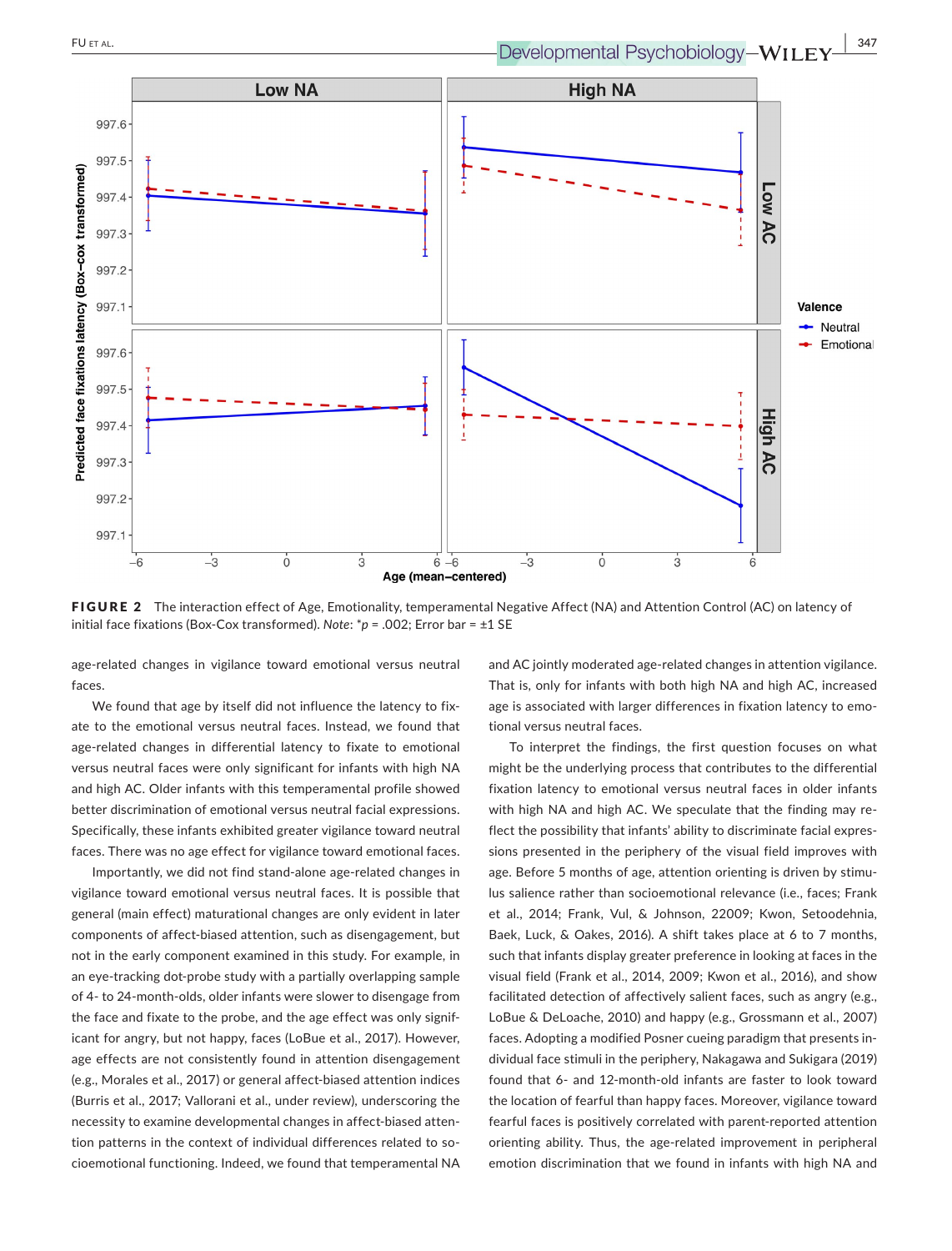| Predictor                                         | B        | t       | p         | $\eta_p^2$ |
|---------------------------------------------------|----------|---------|-----------|------------|
| Model 1                                           |          |         |           |            |
| N trials with face fixations                      | $-0.01$  | $-5.04$ | 0.001     | 0.14       |
| Age                                               | $-0.01$  | $-1.57$ | .12       | 0.02       |
| Emotionality                                      | $-0.001$ | $-0.07$ | .95       | < 0.001    |
| Age × Emotionality                                | 0.003    | 1.4     | .16       | 0.01       |
| Model 2                                           |          |         |           |            |
| N trials with face fixations                      | $-0.01$  | $-4.89$ | < 0.01    | 0.14       |
| Age                                               | $-0.01$  | $-1.58$ | .12       | 0.02       |
| Emotionality                                      | 0.002    | 0.06    | .95       | < 0.001    |
| <b>NA</b>                                         | 0.02     | 0.43    | .67       | 0.001      |
| AC                                                | $-0.02$  | $-0.55$ | .58       | 0.002      |
| Age × Emotionality                                | 0.005    | 0.99    | .32       | 0.01       |
| Emotionality × NA                                 | $-0.02$  | $-0.71$ | .48       | 0.004      |
| Emotionality × AC                                 | 0.03     | 1.27    | .21       | 0.01       |
| $Age \times NA$                                   | $-0.01$  | $-1.53$ | .13       | 0.02       |
| $Age \times AC$                                   | $-0.01$  | $-0.75$ | .45       | 0.004      |
| $NA \times AC$                                    | $-0.05$  | $-1.68$ | $\cdot$ 1 | 0.02       |
| Age × Emotionality × NA                           | 0.01     | 1.69    | .09       | 0.02       |
| Age × Emotionality × AC                           | 0.01     | 1.56    | .12       | 0.02       |
| Emotionality × NA × AC                            | 0.03     | 1.31    | .19       | 0.01       |
| $Age \times NA \times AC$                         | $-0.01$  | $-1.79$ | .07       | 0.02       |
| Age $\times$ Emotionality $\times$ NA $\times$ AC | 0.01     | 2.63    | .009      | 0.05       |
|                                                   |          |         |           |            |

TABLE 3 Results of linear mixed‐ effects models examining the effects of age, face emotionality, and temperament on latency of initial face fixations

*Abbreviations:* AC, attention control; NA, negative affect.

high AC can be attributed to increased experience with faces across the first year (Leppänen & Nelson, 2009) and enhanced efficiency of the orienting network (Harman et al., 1997). While not directly tested in this study, evidence suggests that by 12 to 18 months, in‐ fants are likely able to extract meaning from facial expressions and use this meaning to guide locomotion (e.g., Campos, Kermoian, & Zumbahlen, 1992; Tamis‐LeMonda et al., 2008).

Here, we cannot make a strong inference that infants indeed discriminated facial expressions in the periphery. Moreover, it is also possible that any discrimination present was driven by lower‐ level perceptual differences (e.g., differences in eyes) associated with different expressions (Leppänen, Hietanen & Koskinen, 2008). However, our findings are consistent with evidence indicating that there are age‐related improvements in discrimination between emo‐ tional expressions presented in foveal or peripheral fields. The pos‐ sibility that older infants may be able to glean deeper socioemotional information from faces helps explain the age-related increase in vigilance toward neutral versus emotional faces in infants with high NA and high AC—a point we will elaborate below.

The second question asks why age was associated with heightened vigilance toward neutral, rather than emotional faces in infants with high NA and high AC. We lack evidence regarding how age and the reactive and regulatory aspects of temperament moderate attention vigilance in infancy. However, existing studies have indi‐ cated that (a) attention bias to emotional faces, mostly threatening expressions, emerges around the second half of the first year (e.g., facilitated angry face detection: LoBue & DeLoache, 2010), and (b) temperamental NA and AC jointly influence attention bias to threat‐ ening faces (e.g., Conejero & Rueda, 2018). Hence, the lack of threat vigilance across all participants and the absence of age‐by‐tempera‐ ment moderation effect on threat vigilance in this study are difficult to reconcile with the existing literature. Interpretations of the cur‐ rent findings would thus need to be taken with caution.

By 1 year of age, infants are capable of using emotional faces as social signals to guide their behavior (Campos et al., 1992; Tamis-LeMonda et al., 2008), and such social referencing ability might be more well-practiced in older infants with high AC. While infants are infrequently exposed to threatening or neutral faces in normative rearing environments (Belsky, Gilstrap, & Rovine, 1984; Sugden, 2012), neutral faces are more ambiguous than threatening faces in terms of signaling intentions and/or information about the environment (e.g., potential dangers). Hence, over the course of development, emotional faces may become less ambiguous, but neutral faces may remain ambiguous. Our findings suggest that temperamental NA and AC moderate age-related increases in attention vigilance toward neutral faces. Specifically, it is possible that vigilance toward the potentially ambiguous social signal in high NA infants is enhanced with age, accompanied by the emergence of higher levels of AC, a regulatory function supporting orienting.

Future longitudinal studies are needed to investigate whether vigilance toward neutral faces in infants with high NA and high AC is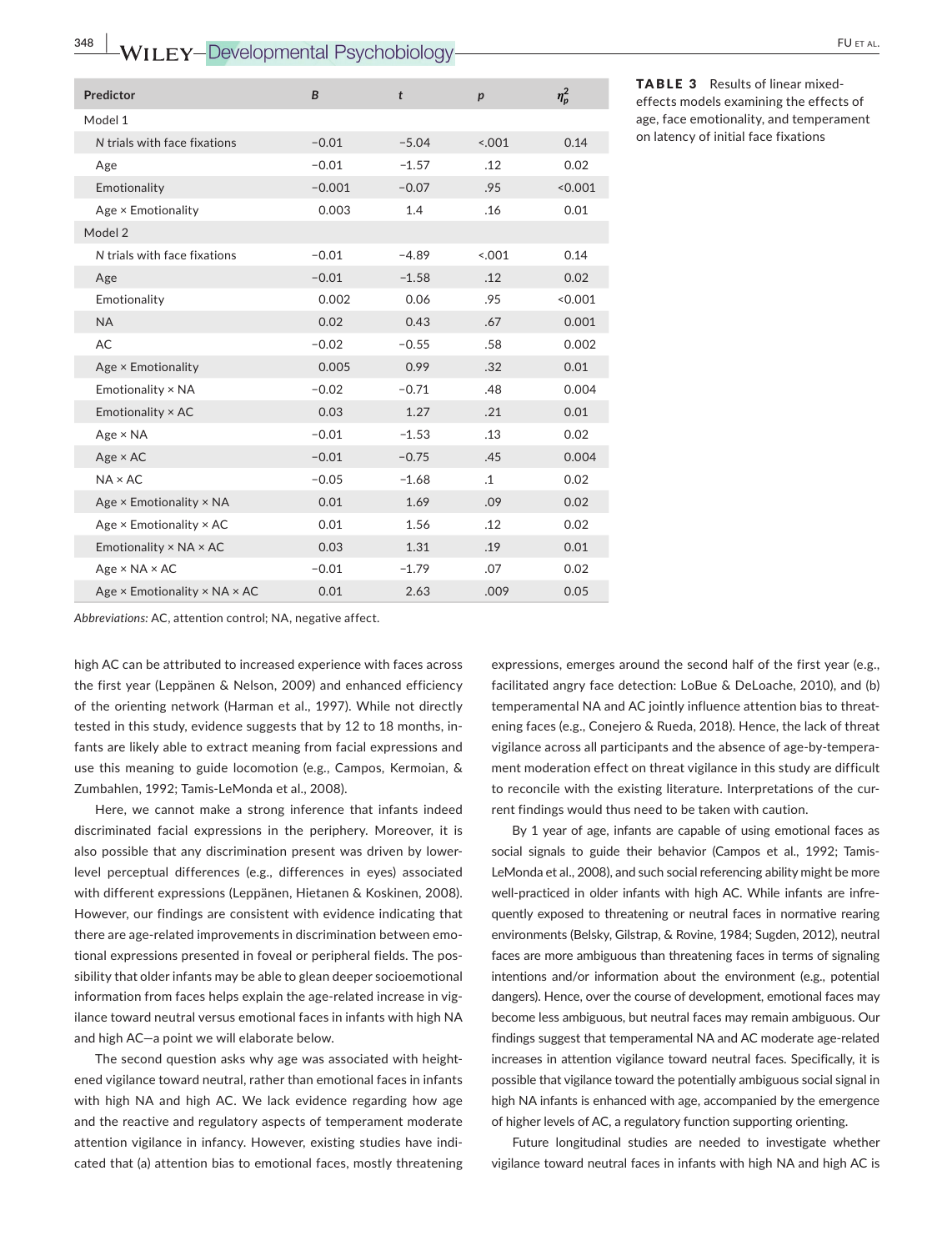normative, as described above, or a risk factor for anxiety problems. According to the risk potentiation model (Henderson et al., 2015; Henderson & Wilson, 2017), high NA potentiates the engagement of AC as a compensatory mechanism in at-risk individuals over the course of development. High NA and high AC may gradually calcify affect‐bi‐ ased attention (Henderson et al., 2015; Henderson & Wilson, 2017). In addition, the cognitive-motivational model (Mogg & Bradley, 1998) suggests that anxiety is associated with a lowered threshold for per‐ ceiving threat. While we cannot determine if these infants perceived neutral faces as novel and potentially threatening or ambiguous, ev‐ idence supports an increased risk for anxiety in children displaying attention bias toward neutral stimuli (Heuvel, Henrichs, Donkers, & Bergh, 2017; Kelly, Maratos, Lipka, & Croker, 2016). Studies examin‐ ing the longitudinal relation between infants' affect‐biased attention patterns and socioemotional adjustment would enable us to draw in‐ formed inferences of when and under what circumstances early hyper‐ vigilance to neutral faces is normative or maladaptive.

A number of strategies can be used to test the robustness of the current findings and further our understanding of how age and tem‐ perament interact to influence attention vigilance. First, researchers can adopt a person‐centered approach to identify profiles of atten‐ tion vigilance based on eye‐tracking indices from multiple tasks. For example, latent profile analyses (LPA) can reveal whether there are subgroups of infants displaying different patterns of attention across tasks. In an LPA incorporating dwell time and latency measures from all three eye-tracking tasks in our larger study, Vallorani et al. (under review) characterized the probability of displaying a heightened pattern of affect-biased attention. They found that infants' NA was associated with the relation between age and the probability of exhibiting affect-biased attention only in the context of being exposed to high maternal anxiety. The visual search paradigm (LoBue, 2014) provides another useful task for capturing vigilance.

Second, future research can implement multimodal assessments of attention vigilance that combine ERP with eye-tracking measures. For example, the current findings would be supported if infants with high NA and high AC also show age-related increases in amplitude for the Nc or face processing components such as N290 and P400 (Leppänen et al., 2007), in addition to the attention patterns revealed by eye-tracking. Moreover, the multimodal recording could inform the relation between infants' overt orienting patterns and covert attention processes. For example, researchers could investigate whether larger ERP amplitudes in response to neutral faces are driven by overt atten‐ tion preference toward specific features of the expressions, or a bias toward neutral faces more generally (e.g., Vanderwert et al., 2015).

Third, this study assessed NA based on infant behaviors in the laboratory (Buss & Goldsmith, 2000; Fox et al., 2001), whereas AC was assessed based on parental report (Gartstein & Rothbart, 2003; Goldsmith, 1996). Using both parental report and laboratory assessments can provide a more comprehensive and stable assess‐ ment of temperament and minimize reporter bias (Shiner et al., 2012). Other studies have measured AC in the laboratory using ex‐ perimental paradigms that tap into goal-directed gaze shifting (e.g., Conejero & Rueda, 2018), or observational paradigms that examine

gaze behavior when exposed to stimuli that are designed to elicit NA (e.g., Brooker et al., 2011; Crockenberg & Leerkes, 2006). Future investigations are needed to examine whether our findings can be replicated when temperamental NA and AC are assessed based on behaviors in both home and laboratory environments.

## **5** | **CONCLUSIONS**

This study implemented a novel eye-tracking paradigm to study attention vigilance in infants aged between 4 and 24 months. Specifically, we examined the role of temperamental NA and AC in moderating age-related changes in fixation latency toward emotional versus neutral faces. We found no significant age-related changes in vigilance across the full sample. Rather, we found that older infants with high NA and high AC displayed shorter latency to attend to neutral faces. The findings are inconsistent with the existing literature, which suggests that infants show attention bias toward threatening faces, and the threat bias may be moderated by reactive and regulatory aspects of temperament. A possible interpretation of our findings is that older infants are more experienced with using emotional faces to guide actions. However, neutral faces remain relatively ambiguous social signals. Hence, as AC function matures over time, older infants with high NA and high AC show greater vigilance to neutral faces that might be more ambiguous for these infants and thus require greater processing. Future replications of the current findings are necessary in studies that use multiple tasks and multiple levels of analyses for tem‐ perament and affect‐biased attention. Furthermore, longitudinal assessments are important to understanding the interactive rela‐ tion between early temperament, affect-biased attention, and socioemotional functioning.

#### **ACKNOWLEDGMENT**

The study was supported by grants from the National Institute of Mental Health to Dr. Koraly Pérez‐Edgar (R21‐MH103627), and to Drs. Koraly Pérez‐Edgar, Kristin Buss, and Vanessa LoBue (R01‐MH109692).

#### **DATA AVAILABILITY STATEMENT**

The data that support the findings of this study are available from the corresponding author upon request.

### **ORCID**

*Xiaoxue F[u](https://orcid.org/0000-0002-6124-731X)* <https://orcid.org/0000-0002-6124-731X>

#### **REFERENCES**

Aiken, L. S., & West, S. G. (1991). *Multiple Regression: Testing and Interpreting Interactions*. Thousand Oaks, CA: Sage.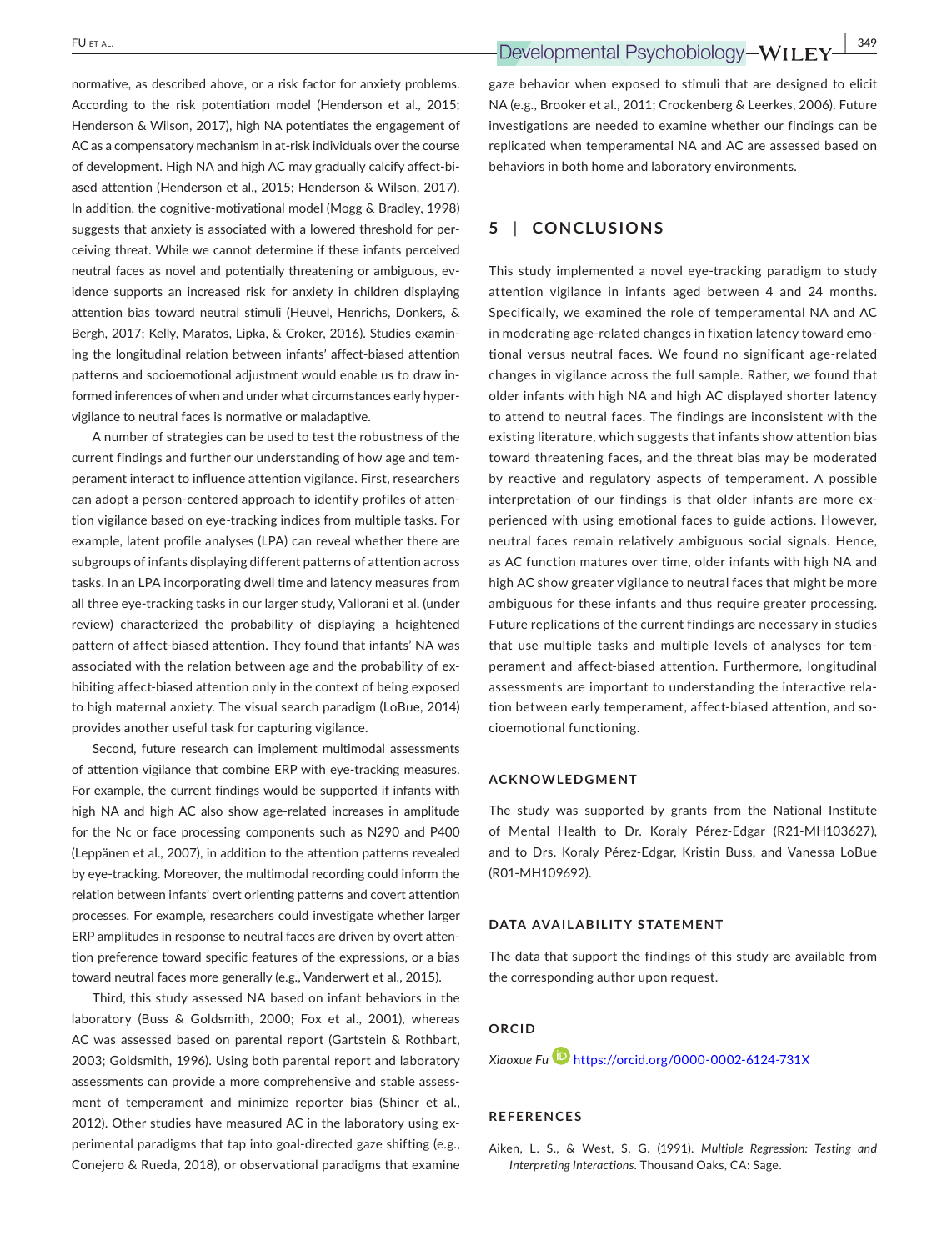**350 WILEY-Developmental Psychobiology- PULLEY-Developmental Psychobiology-**

- Armstrong, T., & Olatunji, B. O. (2012). Eye tracking of attention in the affective disorders: A meta‐analytic review and synthesis. *Clinical Psychology Review*, *32*(8), 704–723. [https://doi.org/10.1016/j.](https://doi.org/10.1016/j.cpr.2012.09.004) [cpr.2012.09.004](https://doi.org/10.1016/j.cpr.2012.09.004)
- Belsky, J., Gilstrap, B., & Rovine, M. (1984). The Pennsylvania Infant and Family Development Project, I: Stability and change in mother‐in‐ fant and father-infant interaction in a family setting at one, three, and nine months. *Child Development*, *55*(3), 692–705. [https://doi.](https://doi.org/10.2307/1130122) [org/10.2307/1130122](https://doi.org/10.2307/1130122)
- Box, G. E. P., & Cox, D. R. (1964). An analysis of transformations. *Journal of the Royal Statistical Society. Series B (Methodological)*, *26*(2), 211– 252. <https://doi.org/10.1111/j.2517-6161.1964.tb00553.x>
- Brooker, R. J., Neiderhiser, J. M., Kiel, E. J., Leve, L. D., Shaw, D. S., & Reiss, D. (2011). The association between infants' attention control and social inhibition is moderated by genetic and envi‐ ronmental risk for anxiety. *Infancy*, *16*(5), 490–507. [https://doi.](https://doi.org/10.1111/j.1532-7078.2011.00068.x) [org/10.1111/j.1532-7078.2011.00068.x](https://doi.org/10.1111/j.1532-7078.2011.00068.x)
- Burris, J. L., Barry‐Anwar, R. A., & Rivera, S. M. (2017). An eye track‐ ing investigation of attentional biases towards affect in young children. *Developmental Psychology*, *53*(8), 1418–1427. [https://doi.](https://doi.org/10.1037/dev0000345) [org/10.1037/dev0000345](https://doi.org/10.1037/dev0000345)
- Buss, K. A., & Goldsmith, H. H. (2000). *Manual and normative data for the laboratory temperament assessment battery ‐ toddler version*. Madison, WI: University of Wisconsin.
- Calkins, S. D., Fox, N. A., & Marshall, T. R. (1996). Behavioral and physiological antecedents of inhibited and uninhibited behavior. *Child Development*, *67*(2), 523–540. [https://doi.](https://doi.org/10.1111/j.1467-8624.1996.tb01749.x) [org/10.1111/j.1467-8624.1996.tb01749.x](https://doi.org/10.1111/j.1467-8624.1996.tb01749.x)
- Campos, J. J., Kermoian, R., & Zumbahlen, M. R. (1992). Socioemotional transformations in the family system following infant crawling onset. In N. Eisenberg & R. A. Fabes (Eds.), *New directions for child development, No. 55: The Jossey-Bass education series. Emotion and its regulation in early development* (pp. 25–40). San Francisco, CA: Jossey‐Bass.
- Conejero, Á., & Rueda, M. R. (2018). Infant temperament and family socio‐economic status in relation to the emergence of attention regulation. *Scientific Reports*, *8*(1), 11232. [https://doi.org/10.1038/](https://doi.org/10.1038/s41598-018-28831-x) [s41598-018-28831-x](https://doi.org/10.1038/s41598-018-28831-x)
- Corbetta, M., & Shulman, G. L. (2002). Control of goal‐directed and stim‐ ulus‐driven attention in the brain. *Nature Reviews Neuroscience*, *3*(3), 201–215. <https://doi.org/10.1038/nrn755>
- Crockenberg, S. C., & Leerkes, E. M. (2006). Infant and maternal behav‐ ior moderate reactivity to novelty to predict anxious behavior at 2.5 years. *Development and Psychopathology*, *01*, 17–34. [https://doi.](https://doi.org/10.1017/S0954579406060020) [org/10.1017/S0954579406060020](https://doi.org/10.1017/S0954579406060020)
- de Haan, M., Belsky, J., Reid,V.,Volein,A., & Johnson, M. H. (2004). Maternal personality and infants' neural and visual responsivity to facial expres‐ sions of emotion. *Journal of Child Psychology and Psychiatry*, *45*(7), 1209–1218. <https://doi.org/10.1111/j.1469-7610.2004.00320.x>
- Derryberry, D., & Reed, M. A. (2002). Anxiety-related attentional biases and their regulation by attentional control. *Journal of Abnormal Psychology*, *111*(2), 225–236. [https://doi.](https://doi.org/10.1037//0021-843X.111.2.225) [org/10.1037//0021-843X.111.2.225](https://doi.org/10.1037//0021-843X.111.2.225)
- Derryberry, D., & Rothbart, M. K. (1997). Reactive and effortful pro‐ cesses in the organization of temperament. *Development and Psychopathology*, *9*(4), 633–652. Retrieved from [https://www.cambr](https://www.cambridge.org/core/journals/development-and-psychopathology/article/reactive-and-effortful-processes-in-the-organization-of-temperament/878320C8538358FEDEE433FC8A442F63) [idge.org/core/journals/development-and-psychopathology/artic](https://www.cambridge.org/core/journals/development-and-psychopathology/article/reactive-and-effortful-processes-in-the-organization-of-temperament/878320C8538358FEDEE433FC8A442F63) [le/reactive-and-effortful-processes-in-the-organization-of-tempe](https://www.cambridge.org/core/journals/development-and-psychopathology/article/reactive-and-effortful-processes-in-the-organization-of-temperament/878320C8538358FEDEE433FC8A442F63) [rament/878320C8538358FEDEE433FC8A442F63.](https://www.cambridge.org/core/journals/development-and-psychopathology/article/reactive-and-effortful-processes-in-the-organization-of-temperament/878320C8538358FEDEE433FC8A442F63) [https://doi.](https://doi.org/10.1017/S0954579497001375) [org/10.1017/S0954579497001375](https://doi.org/10.1017/S0954579497001375)
- Eysenck, M. W., Derakshan, N., Santos, R., & Calvo, M. G. (2007). Anxiety and cognitive performance: Attentional control theory. *Emotion*, *7*(2), 336–353. <https://doi.org/10.1037/1528-3542.7.2.336>
- Field, A. P., & Lester, K. J. (2010). Is there room for 'development' in developmental models of information processing biases to

threat in children and adolescents? *Clinical Child and Family Psychology Review*, *13*(4), 315–332. [https://doi.org/10.1007/](https://doi.org/10.1007/s10567-010-0078-8) [s10567-010-0078-8](https://doi.org/10.1007/s10567-010-0078-8)

- Fox, N. A., Henderson, H. A., Rubin, K. H., Calkins, S. D., & Schmidt, L. A. (2001). Continuity and discontinuity of behavioral inhibition and exuberance: Psychophysiological and behavioral influences across the first four years of life. *Child Development*, *72*(1), 1–21. Retrieved from <http://www.jstor.org/stable/1132468>. [https://doi.](https://doi.org/10.1111/1467-8624.00262) [org/10.1111/1467-8624.00262](https://doi.org/10.1111/1467-8624.00262)
- Frank, M. C., Amso, D., & Johnson, S. P. (2014). Visual search and atten‐ tion to faces in early infancy. *Journal of Experimental Child Psychology*, *118*, <https://doi.org/10.1016/j.jecp.2013.08.012>
- Frank, M. C., Vul, E., & Johnson, S. P. (2009). Development of infants' attention to faces during the first year. *Cognition*, *110*(2), 160–170. <https://doi.org/10.1016/j.cognition.2008.11.010>
- Fu, X., & Pérez‐Edgar, K. (2019). Threat‐related attention bias in socioemo‐ tional development: A critical review and methodological considerations. *Developmental Review*, *51*,31–57. <https://doi.org/10.1016/j.dr.2018.11.002>
- Fu, X., Taber‐Thomas, B. C., & Pérez‐Edgar, K. (2017). Frontolimbic func‐ tioning during threat‐related attention: Relations to early behavioral inhibition and anxiety in children. *Biological Psychology*, *98–109*, [https](https://doi.org/10.1016/j.biopsycho.2015.08.010) [://doi.org/10.1016/j.biopsycho.2015.08.010](https://doi.org/10.1016/j.biopsycho.2015.08.010)
- Gartstein, M. A., & Rothbart, M. K. (2003). Studying infant temper‐ ament via the Revised Infant Behavior Questionnaire. *Infant Behavior and Development*, *26*(1), 64–86. [https://doi.org/10.1016/](https://doi.org/10.1016/S0163-6383(02)00169-8) [S0163-6383\(02\)00169-8](https://doi.org/10.1016/S0163-6383(02)00169-8)
- Goldsmith, H. H. (1996). Studying temperament via construction of the Toddler Behavior Assessment Questionnaire. *Child Development*, *67*(1), 218–235. <https://doi.org/10.1111/j.1467-8624.1996.tb01730.x>
- Goldsmith, H. H., & Rothbart, M. K. (1999). *The laboratory temperament assessment battery (Locomotor Version 3.1)*. Madison, WI: University of Wisconsin ‐ Madison.
- Grossmann, T., Striano, T., & Friederici, A. D. (2007). Developmental changes in infants' processing of happy and angry facial expressions: A neurobehavioral study. *Brain and Cognition*, *64*(1), 30–41. [https://](https://doi.org/10.1016/j.bandc.2006.10.002) [doi.org/10.1016/j.bandc.2006.10.002](https://doi.org/10.1016/j.bandc.2006.10.002)
- Harman, C., Rothbart, M. K., & Posner, M. I. (1997). Distress and attention interactions in early infancy. *Motivation and Emotion*, *21*(1), 27–43.
- Henderson, H. A., Pine, D. S., & Fox, N. A. (2015). Behavioral inhibition and devel‐ opmental risk: A dual‐processing perspective. *Neuropsychopharmacology*, *40*(1), 207–224. <https://doi.org/10.1038/npp.2014.189>
- Henderson, H. A., & Wilson, M. J. G. (2017). Attention processes un‐ derlying risk and resilience in behaviorally inhibited children. *Current Behavioral Neuroscience Reports*, *4*(2), 99–106. [https://doi.](https://doi.org/10.1007/s40473-017-0111-z) [org/10.1007/s40473-017-0111-z](https://doi.org/10.1007/s40473-017-0111-z)
- Jarcho, J. M., Fox, N. A., Pine, D. S., Etkin, A., Leibenluft, E., Shechner, T., & Ernst, M. (2013). The neural correlates of emotion-based cognitive control in adults with early childhood behavioral inhibition. *Biological Psychology*, *92*(2), 306–314. [https://doi.org/10.1016/j.](https://doi.org/10.1016/j.biopsycho.2012.09.008) [biopsycho.2012.09.008](https://doi.org/10.1016/j.biopsycho.2012.09.008)
- Jarcho, J. M., Fox, N. A., Pine, D. S., Leibenluft, E., Shechner, T., Degnan, K. A., … Ernst, M. (2014). Enduring influence of early temperament on neural mechanisms mediating attention–emotion conflict in adults. *Depression and Anxiety*, *31*(1), 53–62. [https://doi.org/10.1002/](https://doi.org/10.1002/da.22140) [da.22140](https://doi.org/10.1002/da.22140)
- Jessen, S., & Grossmann, T. (2015). Neural signatures of conscious and unconscious emotional face processing in human infants. *Cortex*, *64*, 260–270. <https://doi.org/10.1016/j.cortex.2014.11.007>
- Kagan, J., & Snidman, N. (1991). Temperamental factors in human de‐ velopment. *American Psychologist*, *46*(8), 856–862. [https://doi.](https://doi.org/10.1037/0003-066X.46.8.856) [org/10.1037/0003-066X.46.8.856](https://doi.org/10.1037/0003-066X.46.8.856)
- Kelly, L., Maratos, F. A., Lipka, S., & Croker, S. (2016). Attentional bias towards threatening and neutral facial expressions in high trait anx‐ ious children. *Journal of Experimental Psychopathology*, [https://doi.](https://doi.org/10.5127/jep.052915) [org/10.5127/jep.052915](https://doi.org/10.5127/jep.052915)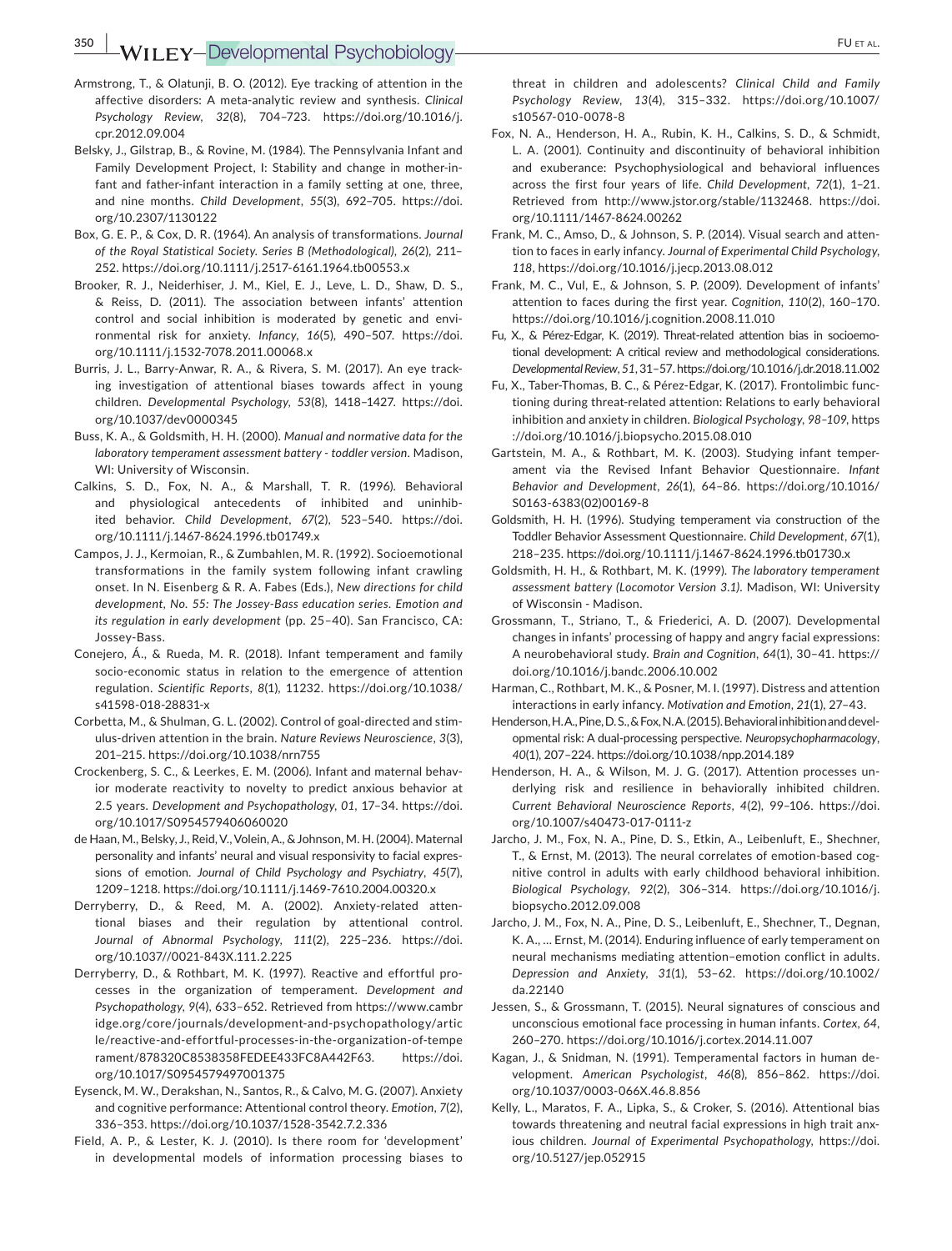## **EU** ET AL. **351**<br> **Developmental Psychobiology-WILEY** 351

- Kwon, M.‐K., Setoodehnia, M., Baek, J., Luck, S. J., & Oakes, L. M. (2016). The development of visual search in infancy: Attention to faces ver‐ sus salience. *Developmental Psychology*, *52*(4), 537–555. [https://doi.](https://doi.org/10.1037/dev0000080) [org/10.1037/dev0000080](https://doi.org/10.1037/dev0000080)
- LaBarbera, J. D., Izard, C. E., Vietze, P., & Parisi, S. A. (1976). Four‐ and six-month-old infants' visual responses to joy, anger, and neutral expressions. *Child Development*, *47*(2), 535–538. [https://doi.](https://doi.org/10.2307/1128816) [org/10.2307/1128816](https://doi.org/10.2307/1128816)
- Leppänen, J. M. (2011). Neural and developmental bases of the ability to recognize social signals of emotions. *Emotion Review*, *3*(2), 179–188. <https://doi.org/10.1177/1754073910387942>
- Leppänen, J. M., Cataldo, J. K., Enlow, M. B., & Nelson, C. A. (2018). Early development of attention to threat-related facial expressions. *PLoS ONE*, *13*(5), e0197424. [https://doi.org/10.1371/journ](https://doi.org/10.1371/journal.pone.0197424) [al.pone.0197424](https://doi.org/10.1371/journal.pone.0197424)
- Leppänen, J. M., Moulson, M. C., Vogel‐Farley, V. K., & Nelson, C. A. (2007). An ERP study of emotional face processing in the adult and infant brain. *Child Development*, *78*(1), 232–245. [https://doi.](https://doi.org/10.1111/j.1467-8624.2007.00994.x) [org/10.1111/j.1467-8624.2007.00994.x](https://doi.org/10.1111/j.1467-8624.2007.00994.x)
- Leppänen, J. M., Hietanen, J. K., & Koskinen, K. (2008). Differential early ERPs to fearful versus neutral facial expressions: a response to the salience of the eyes? *Biological Psychology*, *78*(2), 150–158.
- Leppänen, J. M., & Nelson, C. A. (2009). Tuning the developing brain to social signals of emotions. *Nature Reviews Neuroscience*, *10*(1), 37–47. <https://doi.org/10.1038/nrn2554>
- Leppänen, J. M., & Nelson, C. A. (2012). Early development of fear pro‐ cessing. *Current Directions in Psychological Science*, *21*(3), 200–204. <https://doi.org/10.1177/0963721411435841>
- LoBue, V. (2013). What are we so afraid of? How early attention shapes our most common fears. *Child Development Perspectives*, *7*(1), 38–42. <https://doi.org/10.1111/cdep.12012>
- LoBue, V. (2014). Measuring attentional biases for threat in children and adults. *Journal of Visualized Experiments*, *92*. [https://doi.](https://doi.org/10.3791/52190) [org/10.3791/52190](https://doi.org/10.3791/52190)
- LoBue, V., Buss, K. A., Taber‐Thomas, B. C., & Pérez‐Edgar, K. (2017). Developmental differences in infants' attention to social and non‐ social threats. *Infancy*, *22*(3), 403–415. [https://doi.org/10.1111/](https://doi.org/10.1111/infa.12167) [infa.12167](https://doi.org/10.1111/infa.12167)
- LoBue, V., & DeLoache, J. S. (2010). Superior detection of threat-relevant stimuli in infancy. *Developmental Science*, *13*(1), 221–228. [https://doi.](https://doi.org/10.1111/j.1467-7687.2009.00872.x) [org/10.1111/j.1467-7687.2009.00872.x](https://doi.org/10.1111/j.1467-7687.2009.00872.x)
- LoBue, V., Matthews, K., Harvey, T., & Stark, S. L. (2014). What accounts for the rapid detection of threat? Evidence for an advantage in per‐ ceptual and behavioral responding from eye movements. *Emotion*, *14*(4), 816–823. <https://doi.org/10.1037/a0035869>
- LoBue, V., & Pérez-Edgar, K. (2014). Sensitivity to social and non-social threats in temperamentally shy children at‐risk for anxiety. *Developmental Science*, *17*(2), 239–247. [https://doi.org/10.1111/](https://doi.org/10.1111/desc.12110) [desc.12110](https://doi.org/10.1111/desc.12110)
- Lonigan, C. J., & Vasey, M. W. (2008). Negative affectivity, effort‐ ful control, and attention to threat‐relevant stimuli. *Journal of Abnormal Child Psychology*, *37*(3), 387–399. [https://doi.org/10.1007/](https://doi.org/10.1007/s10802-008-9284-y) [s10802-008-9284-y](https://doi.org/10.1007/s10802-008-9284-y)
- Martinos, M., Matheson, A., & de Haan, M. (2012). Links between infant temperament and neurophysiological measures of attention to happy and fearful faces. *Journal of Child Psychology and Psychiatry*, *53*(11), 1118–1127. <https://doi.org/10.1111/j.1469-7610.2012.02599.x>
- McConnell, B. A., & Bryson, S. E. (2005). Visual attention and temper‐ ament: Developmental data from the first 6 months of life. *Infant Behavior and Development*, *28*(4), 537–544. [https://doi.org/10.1016/j.](https://doi.org/10.1016/j.infbeh.2005.09.002) [infbeh.2005.09.002](https://doi.org/10.1016/j.infbeh.2005.09.002)
- Mogg, K., & Bradley, B. P. (1998). A cognitive‐motivational analysis of anxiety. *Behaviour Research and Therapy*, *36*(9), 809–848. [https://doi.](https://doi.org/10.1016/S0005-7967(98)00063-1) [org/10.1016/S0005-7967\(98\)00063-1](https://doi.org/10.1016/S0005-7967(98)00063-1)
- Mogg, K., Wilson, K. A., Hayward, C., Cunning, D., & Bradley, B. P. (2012). Attentional biases for threat in at-risk daughters and mothers with lifetime panic disorder. *Journal of Abnormal Psychology*, *121*(4), 852– 862. <https://doi.org/10.1037/a0028052>
- Morales, S., Brown, K. M., Taber‐Thomas, B. C., LoBue, V., Buss, K. A., & Pérez‐Edgar, K. E. (2017). Maternal anxiety predicts attentional bias towards threat in infancy. *Emotion (Washington, D.C.)*, *17*(5), 874–883. <https://doi.org/10.1037/emo0000275>
- Morales, S., Fu, X., & Pérez-Edgar, K. E. (2016). A developmental neuroscience perspective on affect‐biased attention. *Developmental Cognitive Neuroscience*, *21*, 26–41. <https://doi.org/10.1016/j.dcn.2016.08.001>
- Morgante, J. D., Zolfaghari, R., & Johnson, S. P. (2012). A critical test of temporal and spatial accuracy of the Tobii T60XL Eye Tracker. *Infancy*, *17*(1), 9–32. <https://doi.org/10.1111/j.1532-7078.2011.00089.x>
- Nakagawa, A., & Sukigara, M. (2012). Difficulty in disengaging from threat and temperamental negative affectivity in early life: A lon‐ gitudinal study of infants aged 12–36 months. *Behavioral and Brain Functions*, *8*(1), 40–47. <https://doi.org/10.1186/1744-9081-8-40>
- Nakagawa, A., & Sukigara, M. (2013). Individual differences in disen‐ gagement of fixation and temperament: Longitudinal research on toddlers. *Infant Behavior and Development*, *36*(4), 728–735. [https://](https://doi.org/10.1016/j.infbeh.2013.08.001) [doi.org/10.1016/j.infbeh.2013.08.001](https://doi.org/10.1016/j.infbeh.2013.08.001)
- Nakagawa, A., & Sukigara, M. (2019). Attentional bias assessed by a facial expression cuing paradigm in infants. *Scientific Reports*, *9*(1), 68. [https](https://doi.org/10.1038/s41598-018-36806-1) [://doi.org/10.1038/s41598-018-36806-1](https://doi.org/10.1038/s41598-018-36806-1)
- Oakes, L. M. (2012). Advances in eye tracking in infancy research. *Infancy*, *17*(1), 1–8. <https://doi.org/10.1111/j.1532-7078.2011.00101.x>
- Osborne, J. W. (2010). Improving your data transformations: Applying the box‐cox transformation. *Practical Assessment, Research and Evaluation*, *15*(12), 1–9.
- Peltola, M. J., Hietanen, J. K., Forssman, L., & Leppänen, J. M. (2013). The emergence and stability of the attentional bias to fearful faces in infancy. *Infancy*, *18*(6), 905–926. <https://doi.org/10.1111/infa.12013>
- Peltola, M. J., Leppänen, J. M., Mäki, S., & Hietanen, J. K. (2009a). Emergence of enhanced attention to fearful faces between 5 and 7 months of age. *Social Cognitive and Affective Neuroscience*, *4*(2), 134–142. <https://doi.org/10.1093/scan/nsn046>
- Peltola, M. J., Leppänen, J. M., Palokangas, T., & Hietanen, J. K. (2008). Fearful faces modulate looking duration and attention disengage‐ ment in 7‐month‐old infants. *Developmental Science*, *11*(1), 60–68. <https://doi.org/10.1111/j.1467-7687.2007.00659.x>
- Peltola, M. J., Leppänen, J. M., Vogel-Farley, V. K., Hietanen, J. K., & Nelson, C. A. (2009b). Fearful faces but not fearful eyes alone delay attention disengagement in 7‐month‐old infants. *Emotion (Washington, D.C.)*, *9*(4), 560–565. <https://doi.org/10.1037/a0015806>
- Peltola, M. J., Yrttiaho, S., & Leppänen, J. M. (2018). Infants' attention bias to faces as an early marker of social development. *Developmental Science*, *21*(6), e12687. <https://doi.org/10.1111/desc.12687>
- Pérez‐Edgar, K., McDermott, J. N. M., Korelitz, K., Degnan, K. A., Curby, T. W., Pine, D. S., & Fox, N. A. (2010). Patterns of sustained atten‐ tion in infancy shape the developmental trajectory of social behavior from toddlerhood through adolescence. *Developmental Psychology*, *46*(6), 1723–1730. <https://doi.org/10.1037/a0021064>
- Pérez‐Edgar, K., Morales, S., LoBue, V., Taber‐Thomas, B. C., Allen, E. K., Brown, K. M., & Buss, K. A. (2017). The impact of negative af‐ fect on attention patterns to threat across the first 2 years of life. *Developmental Psychology*, *53*(12), 2219–2232. [https://doi.](https://doi.org/10.1037/dev0000408) [org/10.1037/dev0000408](https://doi.org/10.1037/dev0000408)
- Petersen, S. E., & Posner, M. I. (2012). The attention system of the human brain: 20 years after. *Annual Review of Neuroscience*, *35*, 73–89. [https](https://doi.org/10.1146/annurev-neuro-062111-150525) [://doi.org/10.1146/annurev-neuro-062111-150525](https://doi.org/10.1146/annurev-neuro-062111-150525)
- Pine, D. S., Mogg, K., Bradley, B. P., Montgomery, L. A., Monk, C. S., McClure, E., ... Kaufman, J. (2005). Attention bias to threat in maltreated children: Implications for vulnerability to stress-related